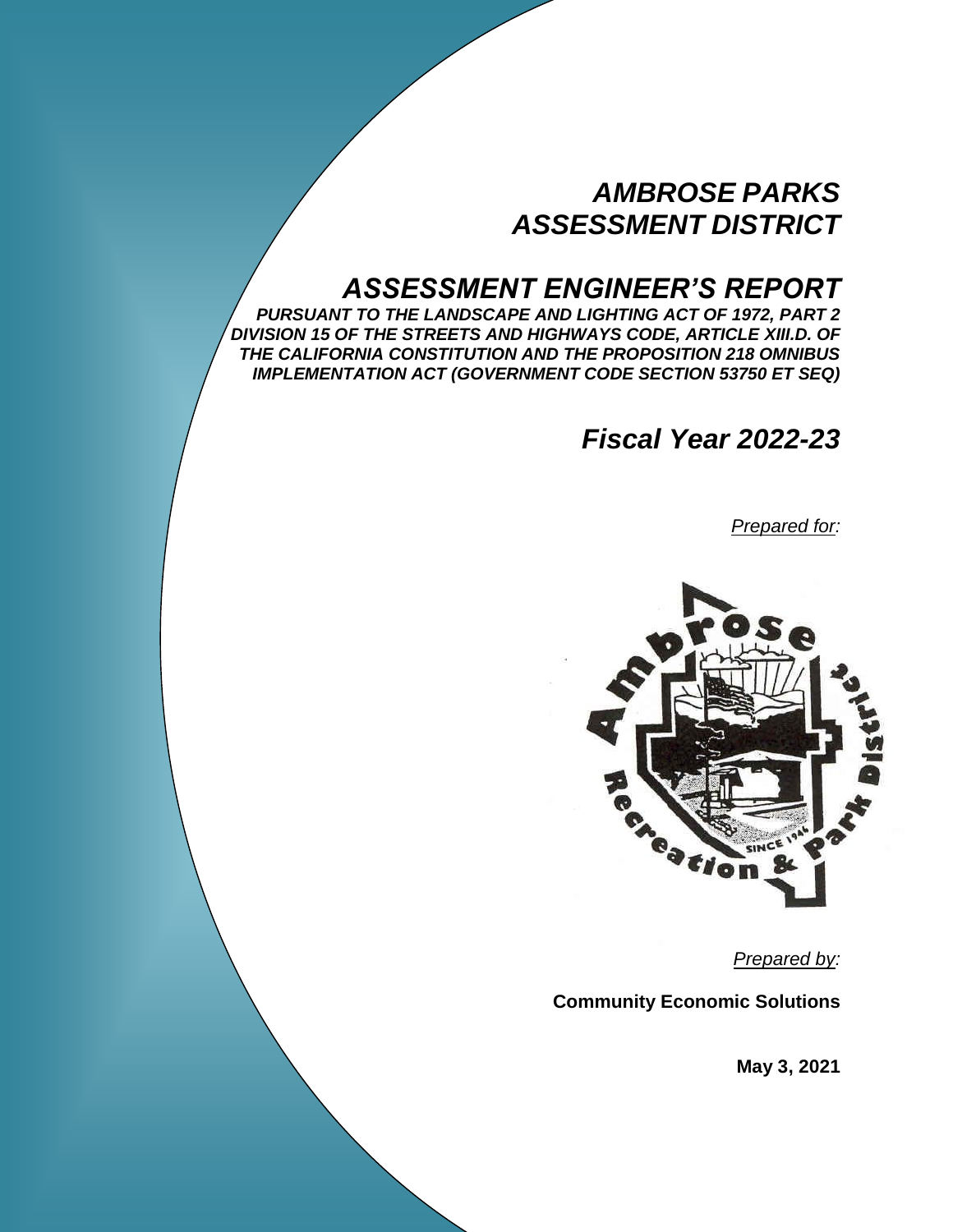## **AMBROSE RECREATION AND PARK DISTRICT ASSESSMENT ENGINEER'S REPORT**

# **AMBROSE PARKS ASSESSMENT DISTRICT FISCAL YEAR 2022-23**

The Streets and Highways Code, Part 2, Division 15, Article 4, commencing with Section 22565, directs the preparation of the annual report for each fiscal year for which assessments are to be levied and collected to pay the costs of the improvements described herein.

## **CONTENTS**

Exhibit 'A' - Preliminary Assessment Roll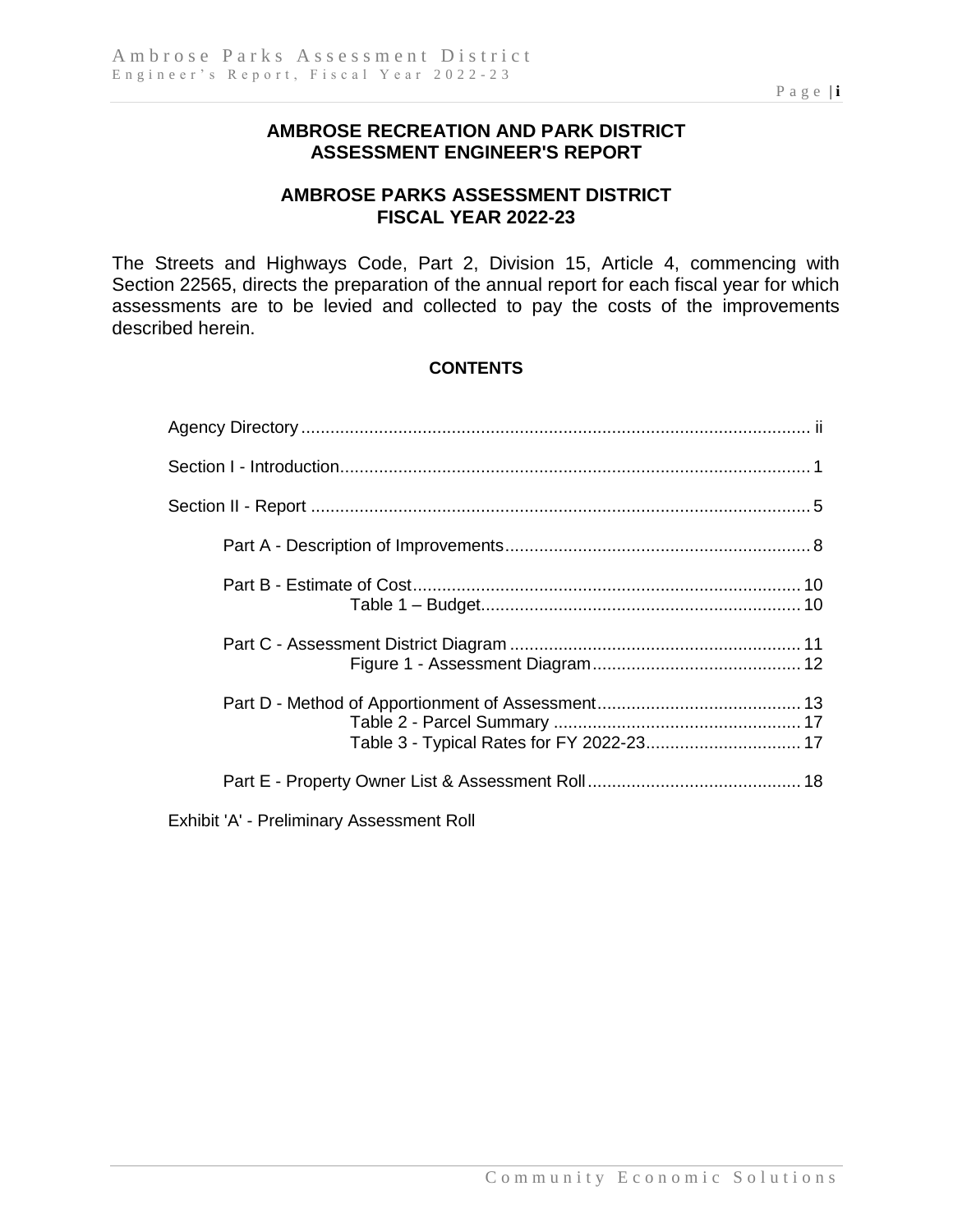## **AMBROSE RECREATION AND PARK DISTRICT BOARD OF DIRECTORS**

Trina Hudson **Chair** 

Mae Cendaña Torlakson<br>
Vice-Chair<br>
Director Vice-Chair

Director

Eduardo Torres Lupe Lopez-Garcia<br>
Director Director

**AMBROSE RECREATION AND PARK DISTRICT**

3105 Willow Pass Road Bay Point, CA 94565 Tel: (925) 458-1601 Fax: (925) 458-2736

*Community Economic Solutions* Assessment Engineering Consultant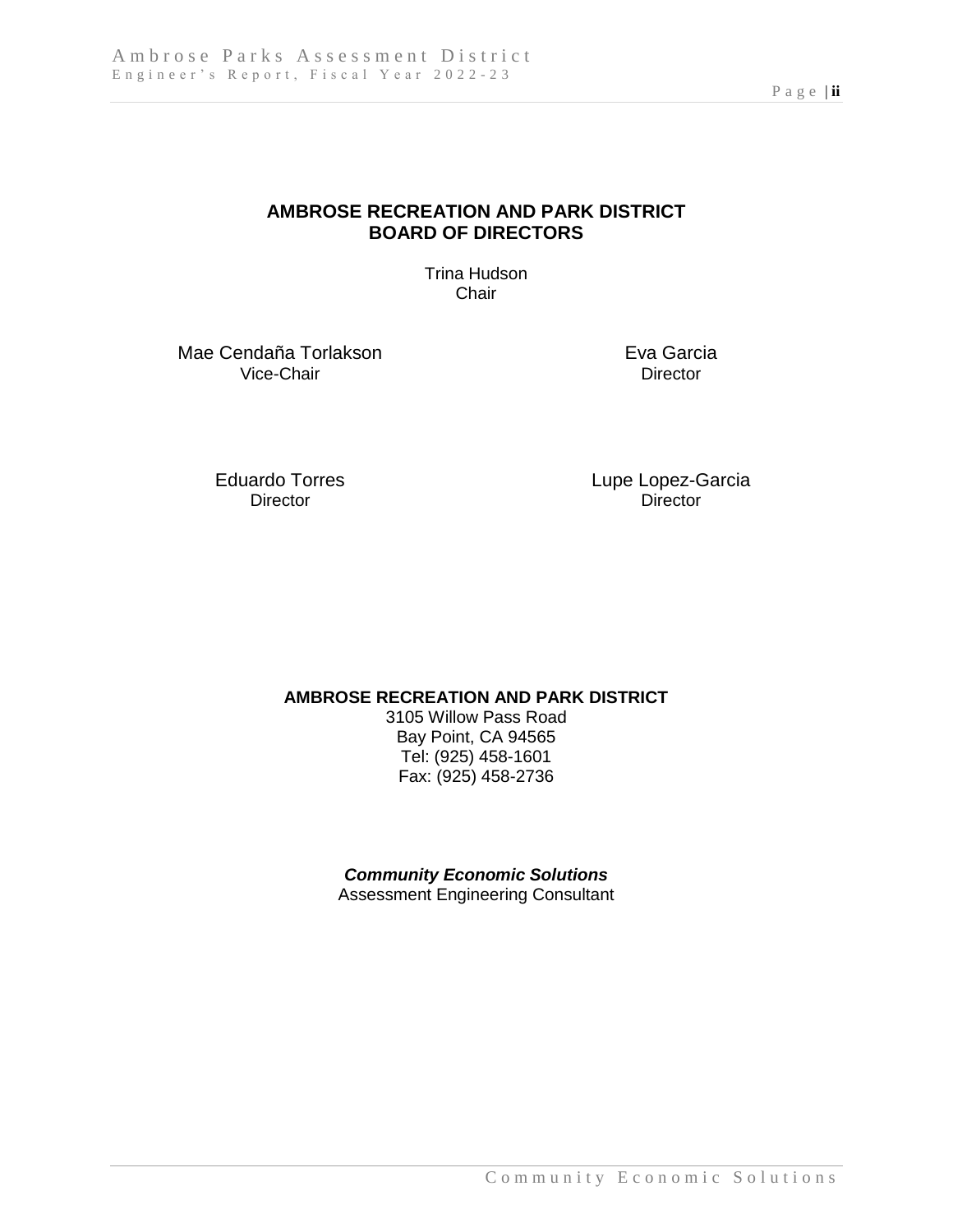## **SECTION I**

#### **INTRODUCTION**

#### **ENGINEER'S REPORT AMBROSE PARKS ASSESSMENT DISTRICT FISCAL YEAR 2022-23**

Ambrose Recreation and Parks District provides recreation and parks services to the Bay Point community and surrounding areas.

#### **MISSION STATEMENT**

Ambrose Recreation and Park District is committed to providing park facilities, programs and activities for all ages to serve the diverse recreational needs of individuals and families and to enrich the quality of life for all residents.

#### **DISTRICT HISTORY**

The Ambrose Recreation and Park District (District) was formed in 1946 under the Public Resources Code of the State of California, Section 5780. At the time the District was formed it included one park site, Ambrose Park. At its inception, Ambrose Park was dedicated to Veterans of World War II and was headquartered at 125 Memorial Way. Since 1946, the District has acquired and developed three additional parks, Anuta Park, a mini park on Alves Lane and the Ambrose Elementary School and grounds which is now the Ambrose Community Center. Additionally, in 2012 Contra Costa County deeded five parks to the District: Hickory Meadows, Lynbrook, Viewpointe, Tradewinds, and Boeger Parks.

The Ambrose Elementary School was built in 1935 and closed at the end of the 1973 school year. The District purchased the school in 1978 and remodeled the building with the acquisition of grant funding to become the Ambrose Community Center. Besides serving as the District office, the community center offers a senior citizen nutrition site with lounge area, contains the Contra Costa County Service Integration Team offices, and indoor recreational facilities. These facilities include a weight room, class rooms, an auditorium with stage, a conference room, kitchen and dining room which are available for rent. Outdoor facilities include two baseball fields, 6 basketball courts and mini-park. In November 1979 the District moved the district offices from Ambrose Park to the Community Center.

The community center has also been widely used for local public forum meetings by county, state and federal agencies, political representatives and the private sector.

#### **ASSESSMENT DISTRICT FORMATION**

#### *A. Background Information*

In the 1980's the West Pittsburg Alliance and the Bay Point community proposed that the Ambrose Recreation and Park District (the "Ambrose District") be designated as the agency to carry out the function of enhancing recreation in the Bay Point area. On December 16, 1986, the Contra Costa County Board of Supervisors approved the annexation of Zone 9 in the Bay Point area to provide adequate funding for park facilities and public landscaping. This zone was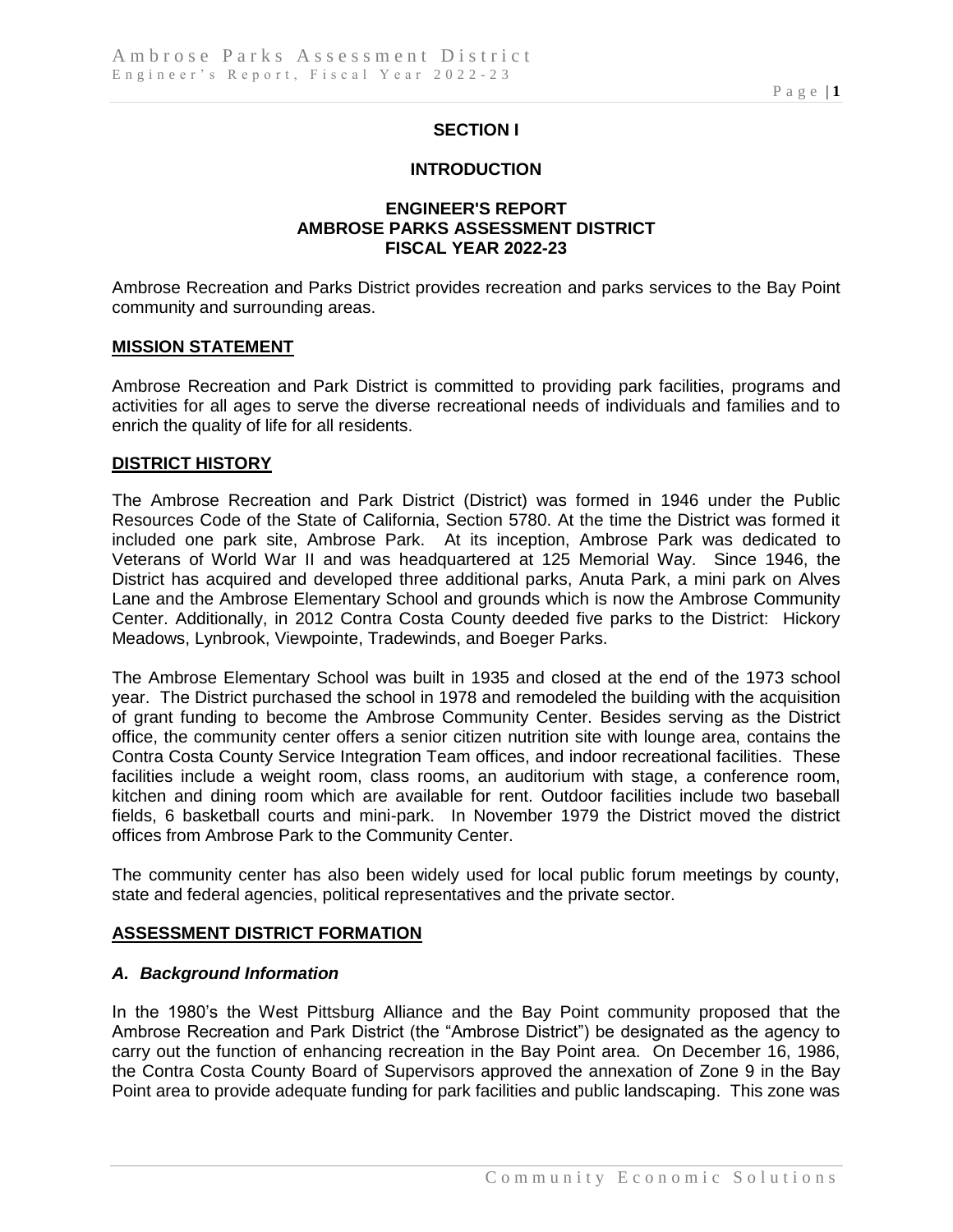created in the Countywide Lighting and Landscaping District (LL-2) which the Board of Supervisors had earlier formed under the Landscaping and Lighting Act of 1972 (the "1972 Act").

In 1988, the Contra Costa County Board of Supervisors agreed to transfer assessment revenue from Zone 9 to the Ambrose Recreation and Park District to cover the Ambrose District's expenses of installing, maintaining and servicing landscaping, lighting and recreational facilities in Ambrose Park, Anuta Park, the Alves Lane mini-park, and the Ambrose Community Center outdoor facilities, and the County's needs to maintain the medians and sidewalk landscaping on Bailey Road between Willow Pass Road and Highway 4. Since the Board of Supervisors decision, the net revenues derived from the assessment have generally been paid to the Ambrose District for these purposes. In 1992 the arrangement was formalized with the entry into an agreement between Contra Costa County and the Ambrose District.

#### *B. Transfer to Ambrose District*

After discussions between the Ambrose District and the County, the Ambrose District assumed responsibility for the assessment previously administered for its benefit by the County, and kept the assessment rate the same. The Ambrose District subsequently formed its own assessment district, the Ambrose Parks Assessment District, (the "Assessment District"), under the 1972 Act, effective for the fiscal year ended June 30, 1998. Formation of the Assessment District formally began on May 1, 1997, when the Board of Directors of the Ambrose District ("The Board") adopted Resolution No. 5-2-97 Initiating Proceedings for the Assessment District. The Board also approved the Ambrose District's entry into an agreement with *Berryman & Henigar* to serve as the Assessment and Administration Engineer for the proposed Assessment District. The Preliminary Engineer's Report was accepted and filed on May 12, 1997 when the Board adopted Resolution No. 5-3-97, Initiating Proceedings. On June 30, 1997, the Board adopted Resolution No. 4-6-97 ordering the formation and first annual levy of the assessment after voter approval.

The Ambrose District proposed to keep the assessment for FY 1997-98 the same in the new Ambrose Parks Assessment District as it was for FY 1996-97 in Zone 9 of the Countywide District (\$36.72 per equivalent dwelling unit). The assessment rate (the amount per equivalent dwelling unit) and the system of apportioning the equivalent dwelling units between single family, multi-family, commercial, industrial and other properties and the other aspects of the assessment which impact the property owner, remained the same.

Proceeds of the County's Zone 9 assessment were used to fund both Ambrose and County improvements. In connection with the change in assessment responsibility to Ambrose, the County and Ambrose reached an understanding dividing these responsibilities for FY 1997-98 and following when the Ambrose Parks Assessment District received property owner approval required by Proposition 218. The County did not levy any assessment in Zone 9 for FY 1997- 98, and thereafter will obtain property owner approval before levying an assessment for any improvement funded by Zone 9. The Ambrose District paid \$35,000 of the assessment proceeds from FY 1997-98 to the County for the County's use in maintaining and improving the roadway landscaping and feeder trails described in Part A of Section II of this Report. This payment was also made for the four following fiscal years, FY 1998-99 through FY 2001-02, or (if earlier) until the County establishes alternate funding for street landscaping in the Bay Point area. Thereafter the \$35,000 will be used for Ambrose District facilities.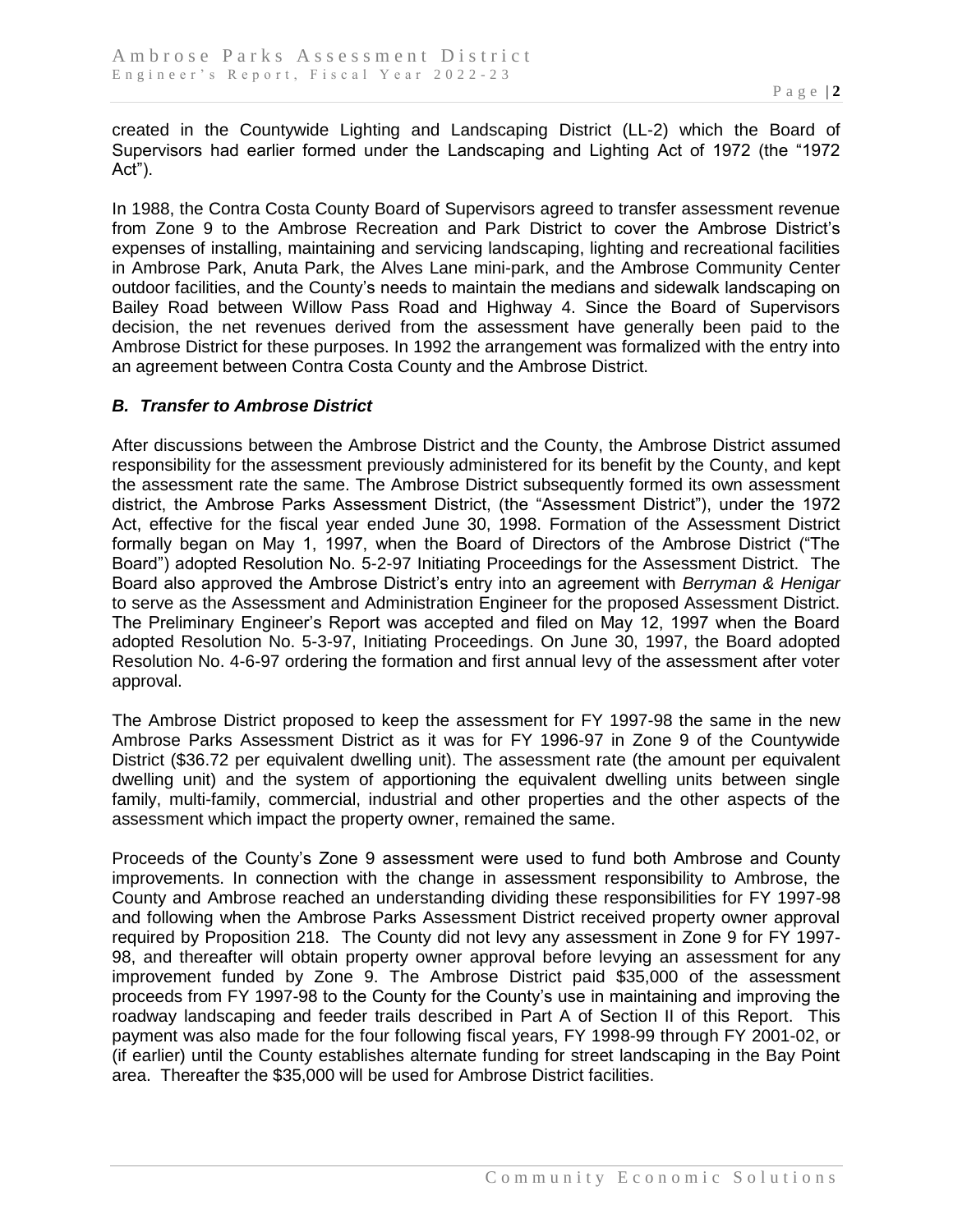#### *C. Formation of the Ambrose Parks Assessment District*

On November 5, 1996, California voters approved Proposition 218, entitled "Right to Vote on Taxes Act", which added Articles XIIIC and XIIID to the California Constitution. While its title refers only to taxes, Proposition 218 established new procedural requirements for the formation and administration of assessment districts. Proposition 218 also required that with certain specified exceptions, beginning July 1, 1997 all existing, new or increased assessments shall comply with Article XIIID.

The Ambrose District determined that the property owners within the District must ratify assessments for the fiscal years 1997-98 and following. In order to comply with the requirements of Proposition 218, the District implemented the following new procedures:

- 1) Every property owner subject to the proposed assessment was mailed a ballot allowing the property owner to vote on whether to ratify the District. A public notice describing the total assessment, the individual property owner's assessment, the duration of the assessment, the reason for the assessment and the basis upon which the assessment was calculated accompanied the ballots.
- 2) The ballots returned during the 45 days after mailing or before the close of the public input portion of the public hearing were tabulated to determine whether a majority protest against the assessment existed. The ballots were weighted by the area of assessable lands represented.
- 3) Some publicly owned properties (generally those which are developed, as opposed to open space) would now be assessed.
- 4) The Ambrose District held a Public Meeting, June 12, 1997, and a Public Hearing, June 30, 1997, to provide an opportunity for any interested person to be heard. At the Public Hearing, ballots were tabulated and it was found that the property owners returning ballots opposed to the assessment did not represent more than 50% of the area of assessable lands, so the assessment for fiscal year 1997-98 and years after was imposed. In addition, a majority protest would have existed for fiscal year 1997-98 if a majority in the assessable area had filed ballots or other signed statements opposing the assessment
- 5) At the conclusion of the Public Hearing, the Ambrose District Board adopted Resolution No. 4-6-97 confirming the formation of the Assessment District and the levy of assessments.

#### **CURRENT ANNUAL ADMINISTRATION**

#### *Funding for FY 2022-23*

The Assessment District was formed to ensure a flow of funds for the construction, operation, maintenance and servicing of specified improvements within the Assessment District. The boundaries of the Assessment District are completely within the boundaries of the County of Contra Costa and the Ambrose District.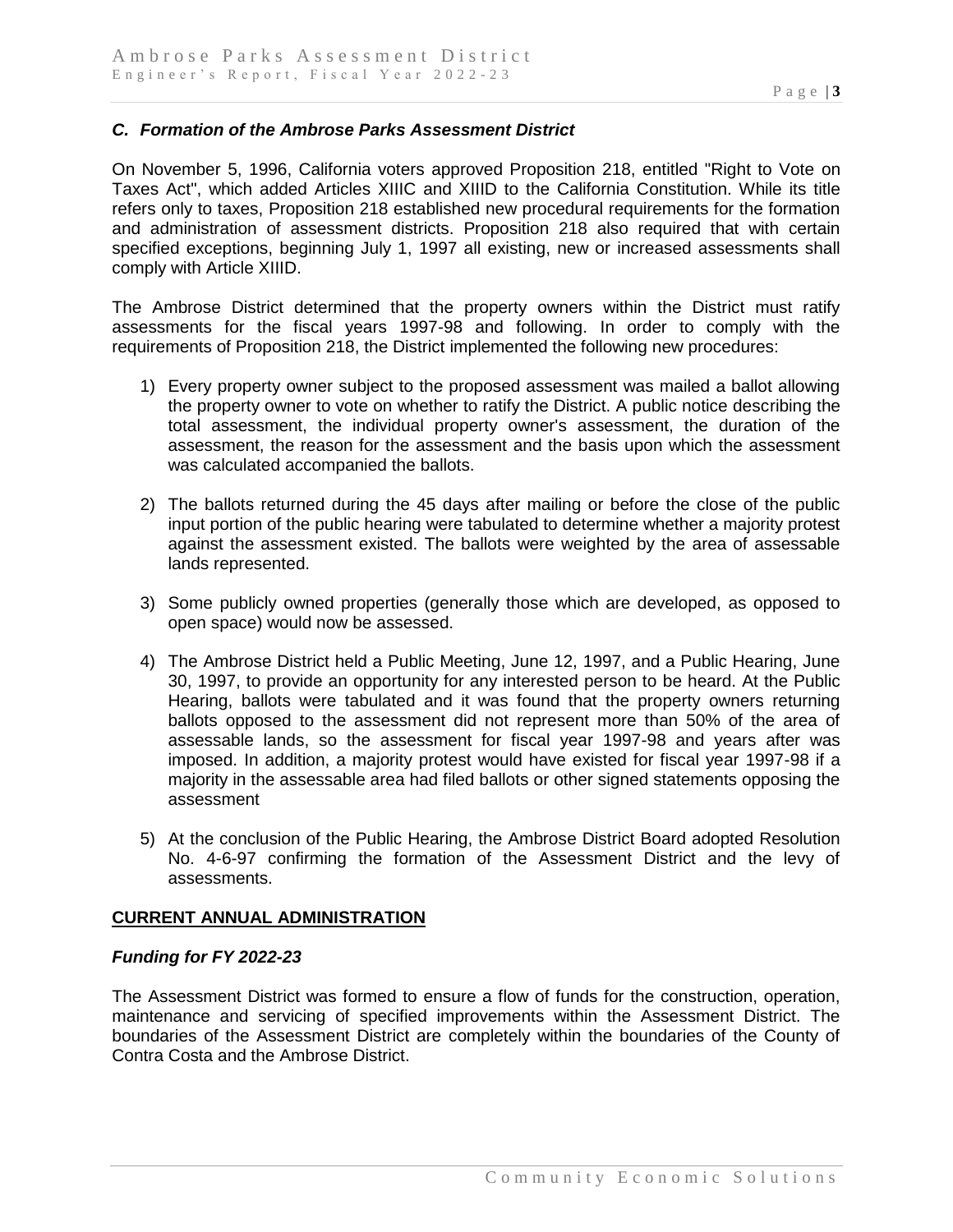The costs of maintenance and servicing of the improvements to be funded by the District will be apportioned to each parcel within the Assessment District in proportion to the special benefit it receives. The Assessment District may amend the method of assessment from time to time, in order to apportion the costs in relation to the benefits being received. However, any increase in the assessments from the prior year will be subject to the applicable requirements of Proposition 218.

Payment of the assessment for each parcel will be made in the same manner and at the same time as payments are made for property taxes. All funds collected through the assessment must be placed in a special fund and can only be used for the purposes stated within this Report.

As required by the 1972 Act, this Engineer's Report describes the improvements to be constructed, operated, maintained and serviced by the Assessment District for FY 2022-23, provides an estimated budget for the Assessment District, and lists the proposed assessments to be levied upon each assessable lot or parcel within the Assessment District.

The Ambrose Recreation and Park District will hold a Public Hearing to provide an opportunity for any interested person to be heard. At the conclusion of the Public Hearing, the Ambrose Recreation and Park District may adopt a resolution confirming the levy of assessments as originally proposed or modified. Following the adoption of this resolution, the final Assessor's roll will be prepared and filed with the County Auditor's office to be included on the FY 2022-23 tax roll.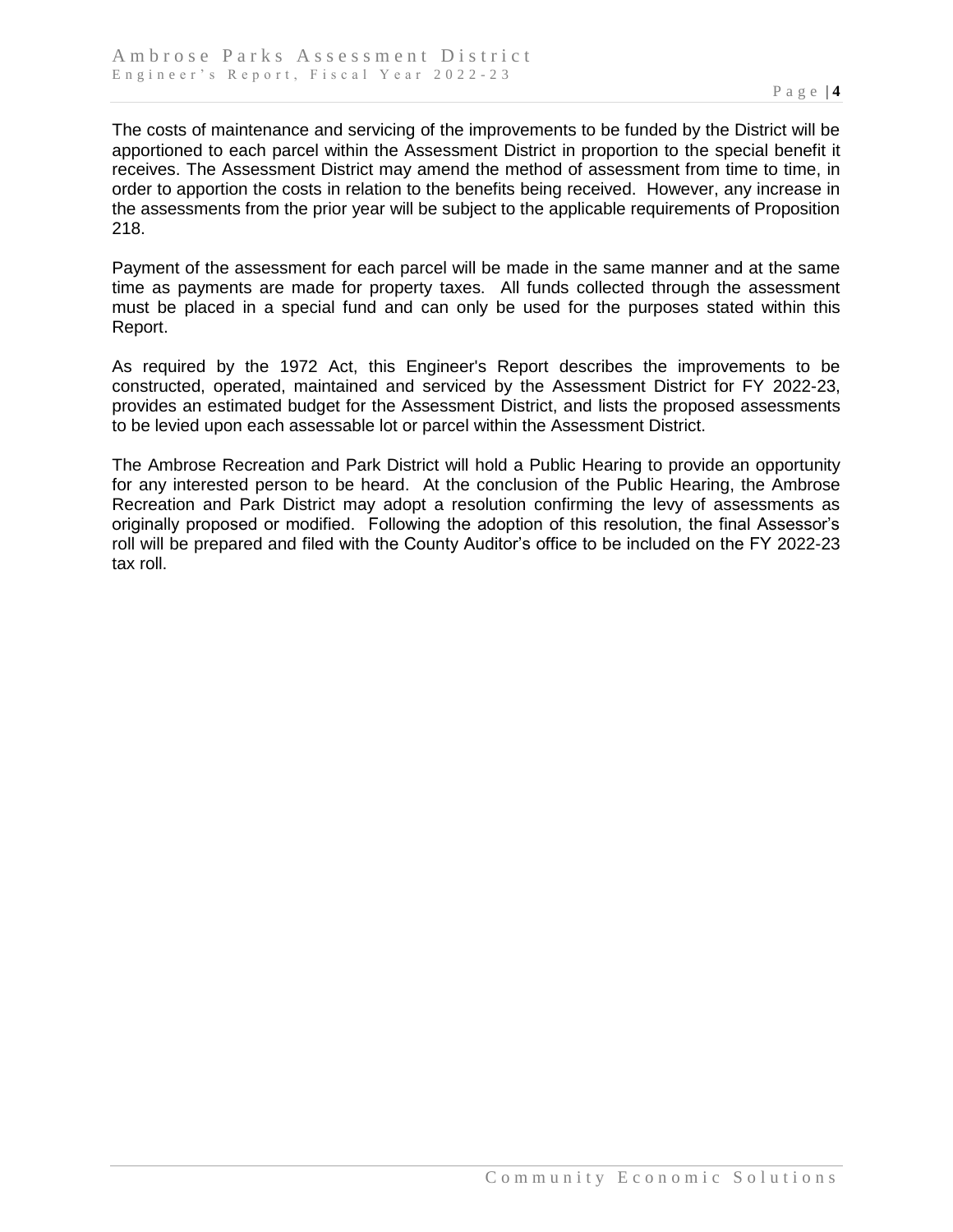## **SECTION II**

#### **ASSESSMENT ENGINEER'S REPORT PREPARED PURSUANT TO THE PROVISIONS LANDSCAPING AND LIGHTING ACT OF 1972 SECTION 22500 THROUGH 22679 OF THE CALIFORNIA STREETS AND HIGHWAYS CODE**

#### **AMBROSE PARKS ASSESSMENT DISTRICT**

#### **FISCAL YEAR 2022-23**

Whereas the Ambrose Recreation and Park District Board of Directors did, pursuant to the Landscaping and Lighting Act of 1972 (Part 2 of Division 15 of the Streets and Highways Code of the State of California, commencing with Section 22500), adopt the Resolution Initiating Proceedings to Levy and Collect the Annual Assessments for FY 2022-23, being Resolution No. 14/15-02, ordering the preparation and filing of the Assessment Engineer's Report in accordance with Chapter 1, Article 4 commencing with Section 22565.

Section 22567 directs that the report shall refer to the Ambrose Parks Assessment District (the "Assessment District") by its distinctive designation, specify the fiscal year to which the report applies, and, with respect to that year, shall contain all of the following:

- Part A Plans and specifications for the improvements.
- Part B An estimate of the costs of the improvements.
- Part C A diagram for the assessment district.
- Part D An assessment of the estimated costs of the improvements.

A preliminary report is then filed with the City Clerk in accordance with Section 22623 for submission to the legislative body. The legislative body may approve the report as filed, or it may modify the report and approve it as modified. Now, therefore, the following Assessment Engineer's Report is hereby submitted consisting of five (5) parts as follows:

#### **PART A: DESCRIPTION OF IMPROVEMENTS**

This part describes the improvements in the Assessment District. Plans and specifications are required to show and describe the existing and proposed improvements in accordance with Section 22568. The plans and specifications need not be detailed, but shall be sufficient if they show or describe the general nature, location, and extent of the improvements. The plans and specifications for the improvements listed in Part A are on file in the Office of the Clerk of the Ambrose District, except for those for the roadway landscaping and for the feeder trails, which are on file with the Public Works Department of Contra Costa County. Such plans and specifications are incorporated herein by reference.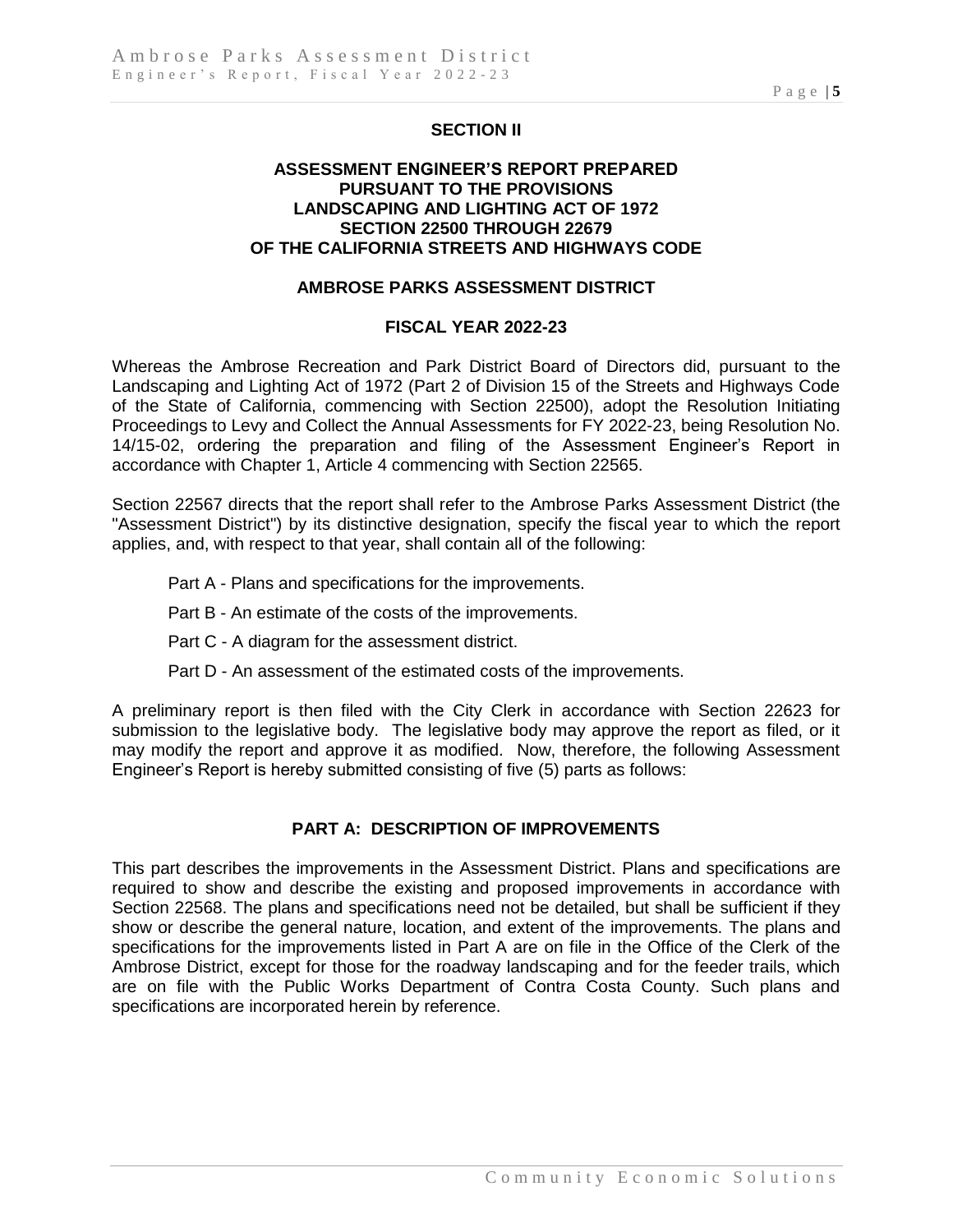## **PART B: ESTIMATE OF COST**

This part contains an estimate of the costs for maintenance of the improvements within the District for Fiscal Year 2022-23 pursuant to section 22569, including incidental costs and expenses in connection therewith. This estimate is on file with the Office of the Clerk of the Ambrose District. The estimate of the costs of the improvements for the fiscal year shall contain estimates for all of the following:

- (a) The total costs for improvements to be made that year, being the total costs of constructing or installing all proposed improvements and of maintaining and servicing all existing and proposed improvements, including all incidental expenses.
- (b) The amount of any surplus or deficit in the improvement fund to be carried over from a previous fiscal year.
- (c) The amount of any contributions to be made from sources other than assessments levied pursuant to this part.
- (d) The amount, if any, of the annual installment for the fiscal year where the legislative body has ordered an assessment for the estimated cost of any improvements to be levied and collected in annual installments.
- (e) The net amount to be assessed upon assessable lands within the assessment district, being the total improvement costs, as referred to in subdivision (a), increased or decreased, as the case may be, by any of the amounts referred to in subdivision (b), (c), or (d).This part contains an estimate of the costs of the proposed improvements for FY 2022-23 including incidental costs and expenses in connection therewith.

#### **PART C: ASSESSMENT DISTRICT DIAGRAM**

This part incorporates, by reference, the "Assessment Diagram", which is a diagram of the Assessment District showing the exterior boundaries of the Assessment District and the lines and dimensions of each lot or parcel of land within the Assessment District in accordance with Sections 22570 and 22571. This Diagram has been prepared by the Engineer and is on file in the Office of the Clerk of the Ambrose District. The lines and dimensions of each lot or parcel within the Assessment District are those lines and dimensions shown on the maps of the Assessor of the County of Contra Costa for the year when this Report was prepared. The Assessor's maps and records are incorporated by reference herein and made part of this Report.

#### **PART D: METHOD OF APPORTIONMENT OF ASSESSMENT OF THE ESTIMATED COSTS OF THE IMPROVEMENTS**

This part describes the method of apportionment of assessments, based upon parcel classification of the land within the Assessment District, in proportion to the estimated benefits to be received. This includes an assessment of the estimated cost of the improvements on each benefited lot or parcel of land within the Assessment District in accordance with Section 22572.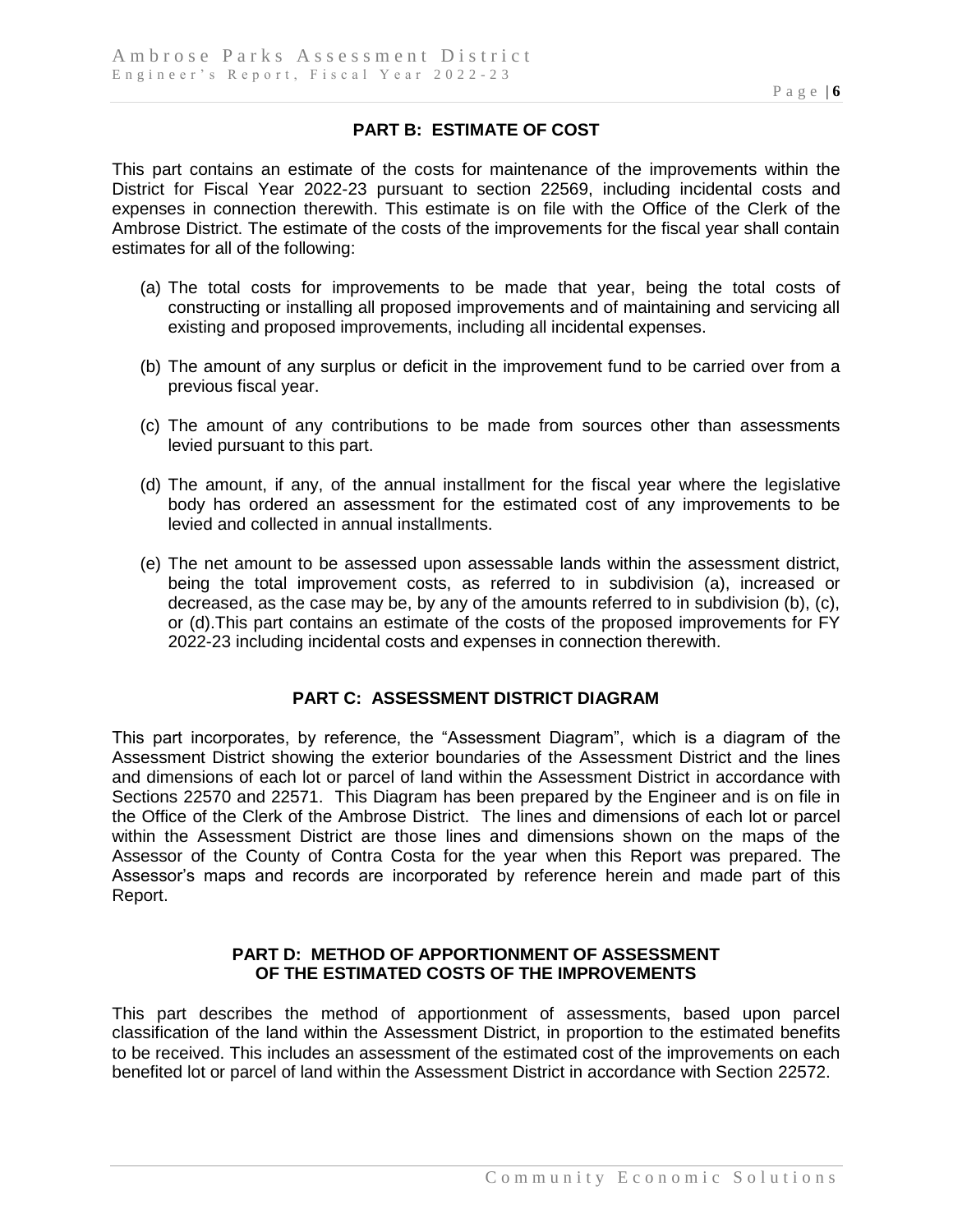The assessment shall refer to the fiscal year to which it applies and shall do all of the following:

- (a) State the net amount, determined in accordance with Section 22569, to be assessed upon assessable lands within the assessment district, which shall include an amount sufficient to pay the principal and interest due during the fiscal year from each parcel on any bonds or notes issued pursuant to Section 22662.5.
- (b) Describe each assessable lot or parcel of land within the district.
- (c) Assess the net amount upon all assessable lots or parcels of land within the district by apportioning that amount among the several lots or parcels in proportion to the estimated benefits to be received by each lot or parcel from the improvements.

#### **PART E: PROPERTY OWNER LIST & ASSESSMENT ROLL**

This part contains a list of the Contra Costa County Assessor's parcel numbers, and the net amount to be assessed upon benefited lands within the Assessment District for FY 2022-23.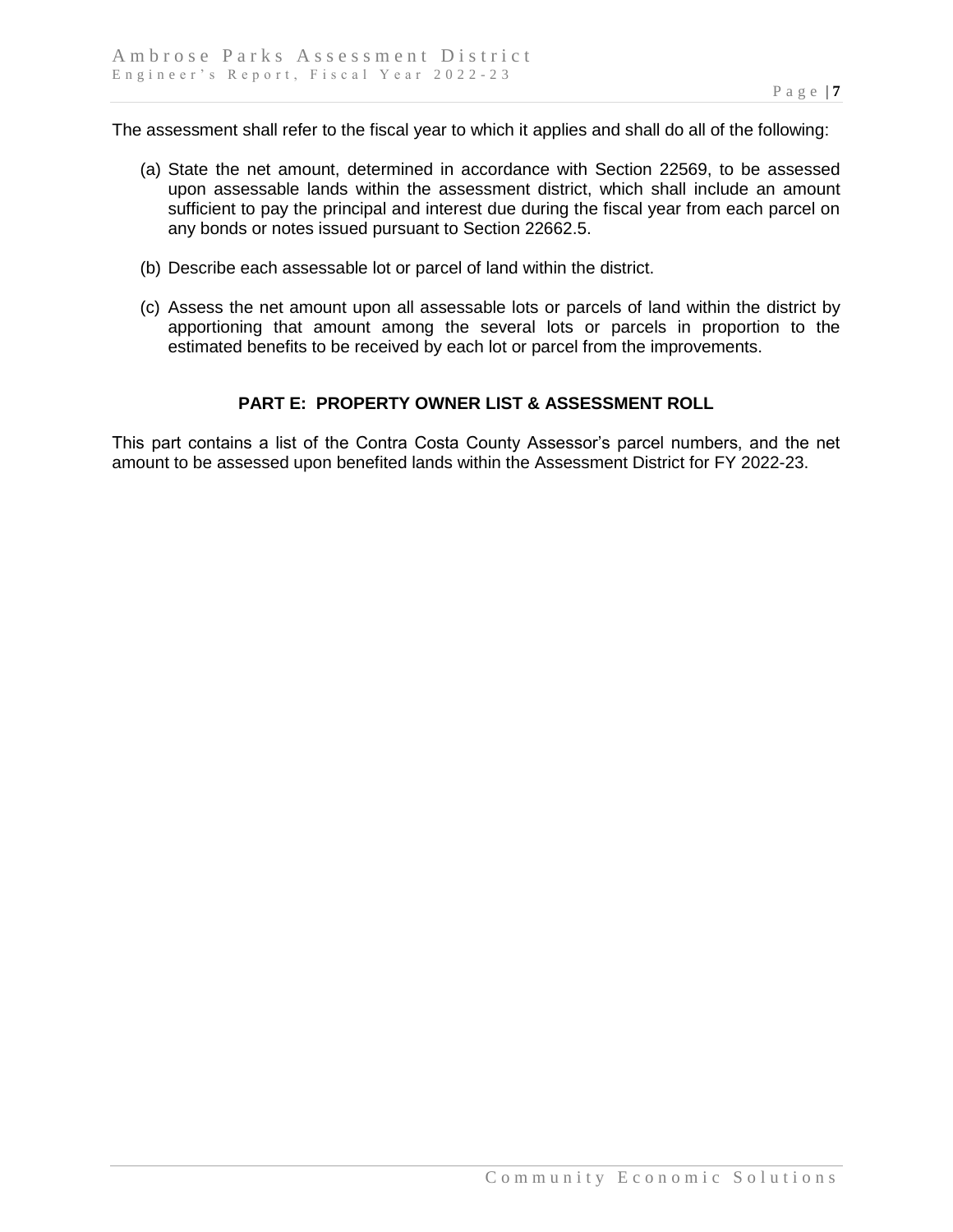## **PART A**

#### **DESCRIPTION OF IMPROVEMENTS**

The improvements which can be operated, maintained and serviced by the Assessment District consist of landscaping and public park and recreational facilities (and appurtenant facilities) including, but not limited to personnel, electrical energy, utilities such as water, materials, contractual services, and other items necessary or appropriate for the facilities described below.

#### **Landscaping and Park Facilities:**

The public park and recreational facilities which will be maintained and serviced by the Assessment District include, but are not limited to: landscaping; irrigation systems; hardscapes; sidewalks; trails; fixtures and lights; playground equipment; play courts; public restrooms; sports fields; parkways; and designated easements within the boundaries of these parks, buildings, or structures, used for the support of recreational programs and appurtenant facilities.

#### **Ambrose Assessment Facilities:**

The Ambrose District facilities, which will be maintained, serviced and improved with the funds from the assessment for FY 2022-23, consist of the following:

- **Ambrose Park's Other Facilities**, including: A basketball court, playground structures, fitness area, playground equipment, BBQ and picnic areas, and the District's service yard
- **Outdoor Facilities at Ambrose Center**, including: Two ball fields, two play structures, three basketball courts, picnic areas and the Alves Lane mini-park.
- **Play structures at Ambrose Center**, including: The construction of improvements required by Federal legislation
- **The Community Center Building:** This building includes an auditorium, dining room, board room, District offices, conference room, weight room, senior nutrition site.

As of July 30, 2012 the Ambrose Recreation and Park District acquired five parks in Bay Point from Contra Costa County. The County quitclaimed the properties to the Ambrose Recreation and Park District as part of a settlement. With those parks, the District will receive tax revenue for those parks in the amount of \$51,428 annually from Contra Costa County, as well as all park dedication fees (Quimby Funds) for Bay Point from the County. This is a onetime amount of \$479,651.

#### **Future Years Assessments:**

Funds derived from assessments may be applied to the maintenance, servicing, installation, construction, planting and other improvements of any of the Ambrose District facilities, including the Community Center Building, and (to the extent indicated above) to the County roadway landscaping and feeder trail maintenance shown above, in each instance to the extent permitted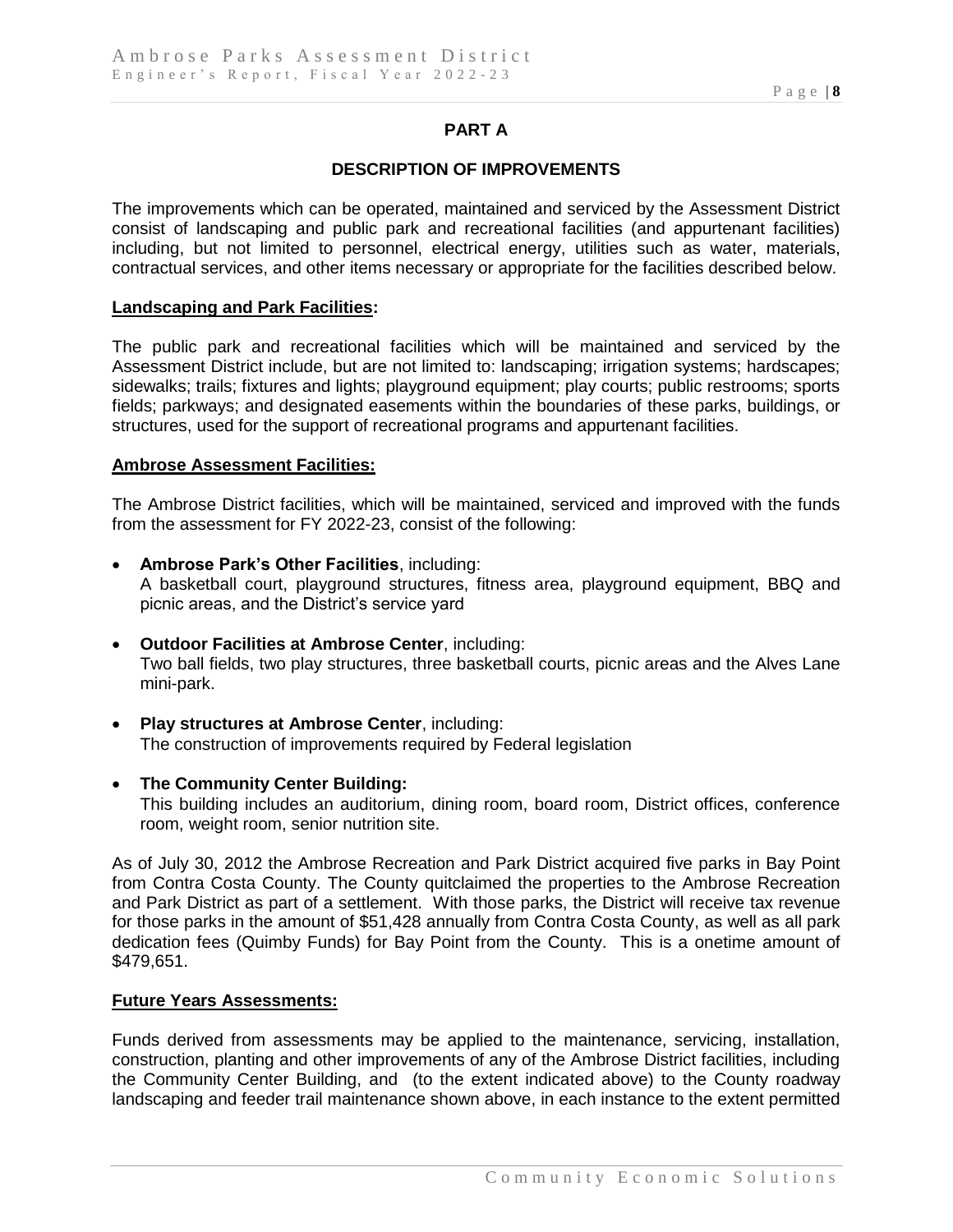by the 1972 Act, Article XIIID of the California Constitution and implementing legislation and other provisions of the law.

Some of the assessment funds are proposed to be used for play structure improvements. Public playground safety and accessibility standards are mandated by two legal requirements. The Americans with Disabilities Act (ADA) of 1990 became effective in 1992 and requires that all public facilities (including playgrounds) be free of architectural barriers to access by January 1, 1995. Secondly, State legislation (SB 2733), mandates compliance with federal playground safety standards by the year 2000. Those standards are established by the American Society for Testing and Materials (ATSM) in their document "Standard Consumer Safety Performance Specification for Playground Equipment for Public Use", and by the federal Consumer Products Safety Commission (SPSC) in their document "Public Playground Handbook for Safety". Existing playground equipment that does not meet these federal and state guidelines must either be retrofitted or replaced. In those parks where the equipment does not meet the state and federal guidelines, funds will begin accruing to retrofit or replace the playground equipment in accordance with mandated guidelines.

As used in this Part A, maintenance includes the furnishing of services and materials for the maintenance and servicing of the landscaping, lighting, public park and recreational facilities and appurtenant facilities, including (without limitation) the repair, removal or replacement of all or part of any of the landscaping, lighting, public park and recreational facilities and appurtenant facilities; providing for the life, growth, health and beauty of the landscaping, including cultivation, irrigation, trimming, spraying, fertilizing and treating for disease or injury; and the removal of trimmings, rubbish, debris and other solid waste.

Servicing includes the furnishing of water for the irrigation of the landscaping, the maintenance of any lighting facilities or appurtenant facilities and the furnishing of electric current or energy, gas or other illuminating agent for the lighting of the public parks, and recreational appurtenant facilities.

The plans and specifications for the improvements are on file in the Office of the Clerk of the Ambrose District, except those for the roadway landscaping and feeder trails that are on file with the Public Works Department of Contra Costa County.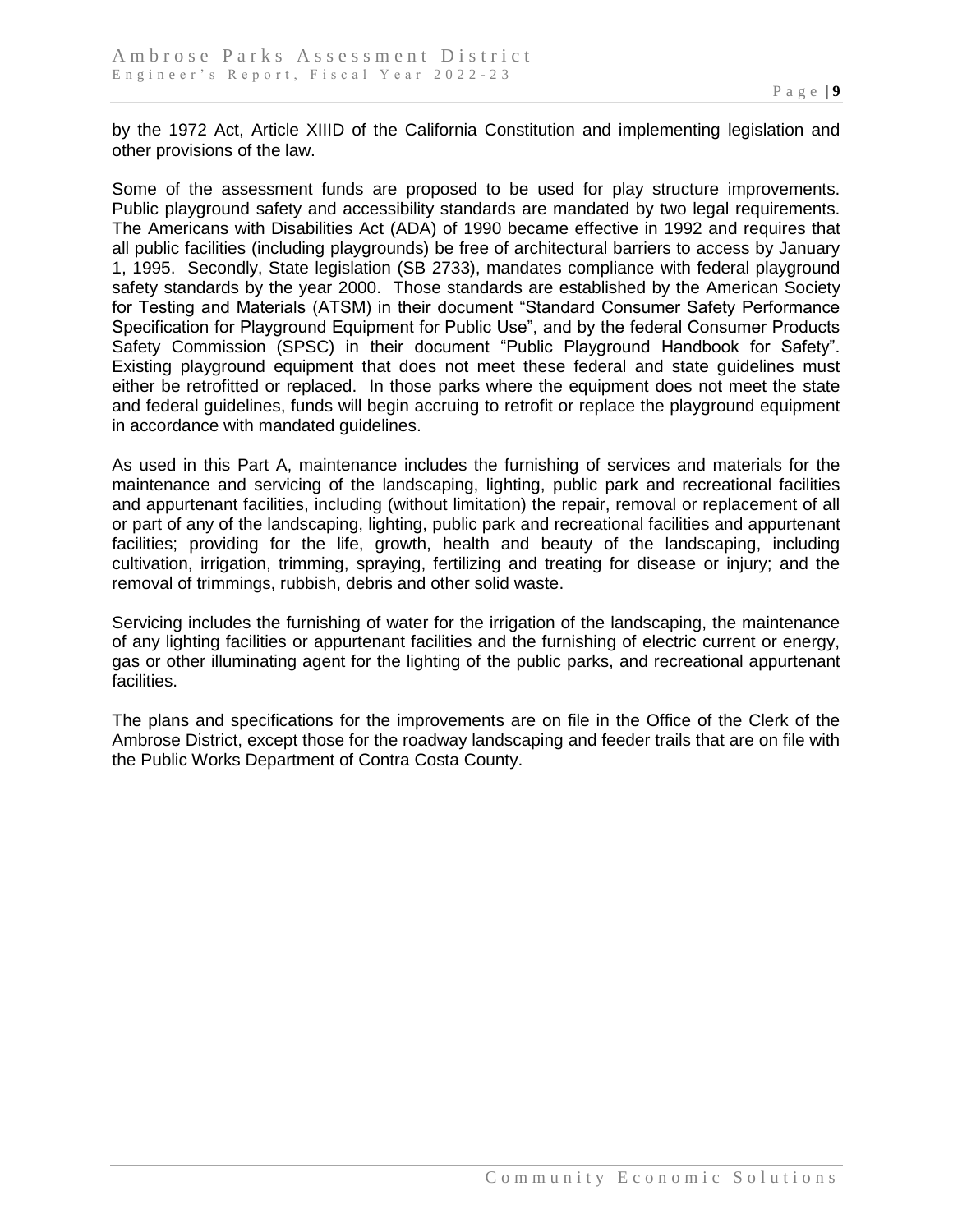## **PART B**

#### **ESTIMATE OF COST**

The Landscaping and Lighting Act of 1972 provides that the total cost of installation, construction, operation, maintenance and servicing of landscaping, lighting, park and recreational facilities can be recovered by assessments. Maintenance can include the repair and replacement of existing facilities. Servicing can include electrical and associated costs from a public utility. Incidental expenses, including administration of the Assessment District, engineering fees, legal fees, printing, posting, and mailing of notices, and all other costs associated with the annual collection process can also be included.

The operation, maintenance and servicing costs for FY 2022-23 are summarized below. The cost estimates were provided by the Ambrose District.

| <b>Ambrose Parks Assessment District</b>   |                    |                                                   |             |  |  |  |  |
|--------------------------------------------|--------------------|---------------------------------------------------|-------------|--|--|--|--|
| Table 1: Budget Information for FY 2022-23 |                    |                                                   |             |  |  |  |  |
| <b>Facility</b>                            | <b>Assessments</b> | <b>Property Tax &amp;</b><br><b>Other Revenue</b> | Total       |  |  |  |  |
| Beginning Fund Balance                     | \$0                | \$0                                               | \$0         |  |  |  |  |
| Assessments/Other Revenue                  | \$270,000          | \$1,126,028                                       | \$1,396,028 |  |  |  |  |
| <b>Projected Revenue</b>                   | \$270,000          | \$1,126,028                                       | \$1,396,028 |  |  |  |  |
|                                            |                    |                                                   |             |  |  |  |  |
| Expenses:                                  |                    |                                                   |             |  |  |  |  |
| Ambrose Park                               | \$271,219          | \$114,700                                         | \$385,919   |  |  |  |  |
| Maintenance and County Parks               | \$0                | \$78,928                                          | \$78,928    |  |  |  |  |
| <b>Community Center Building</b>           | \$90,229           | \$0                                               | \$90,229    |  |  |  |  |
| Anuta Park                                 | \$0                | \$11,377                                          | \$11,377    |  |  |  |  |
| Recreation                                 | \$0                | \$91,750                                          | \$91,750    |  |  |  |  |
| Administration                             | \$0                | \$601,100                                         | \$601,100   |  |  |  |  |
| <b>Assessment Expenses:</b>                |                    |                                                   |             |  |  |  |  |
| <b>County Fees</b>                         | \$0                | \$0                                               | \$0         |  |  |  |  |
| Consultants                                | \$6,000            | <u>\$0</u>                                        | \$6,000     |  |  |  |  |
| <b>Expense Subtotal</b>                    | \$367,448          | \$897,855                                         | \$1,265,303 |  |  |  |  |
| Contingency                                | \$0                | \$130,725                                         | \$130,725   |  |  |  |  |
| <b>Expense Total</b>                       | \$367,448          | \$1,028,580                                       | \$1,396,028 |  |  |  |  |
| <b>Ending Fund Balance</b>                 | (\$97,448)         | \$97,448                                          | \$0         |  |  |  |  |

The 1972 Act requires that a special fund be set up for the revenues and expenditures of the Assessment District. Funds raised by assessment shall be used only for the purpose as stated herein. The Ambrose District or, subject to the discretionary approval of the Ambrose District's Board of Directors, any other person may contribute to the Assessment District to reduce assessments as the Ambrose District Board of Directors deems appropriate. Any balance remaining on July 1 must be carried over to the next fiscal year unless the funds are being accumulated for future capital improvements and operating reserves.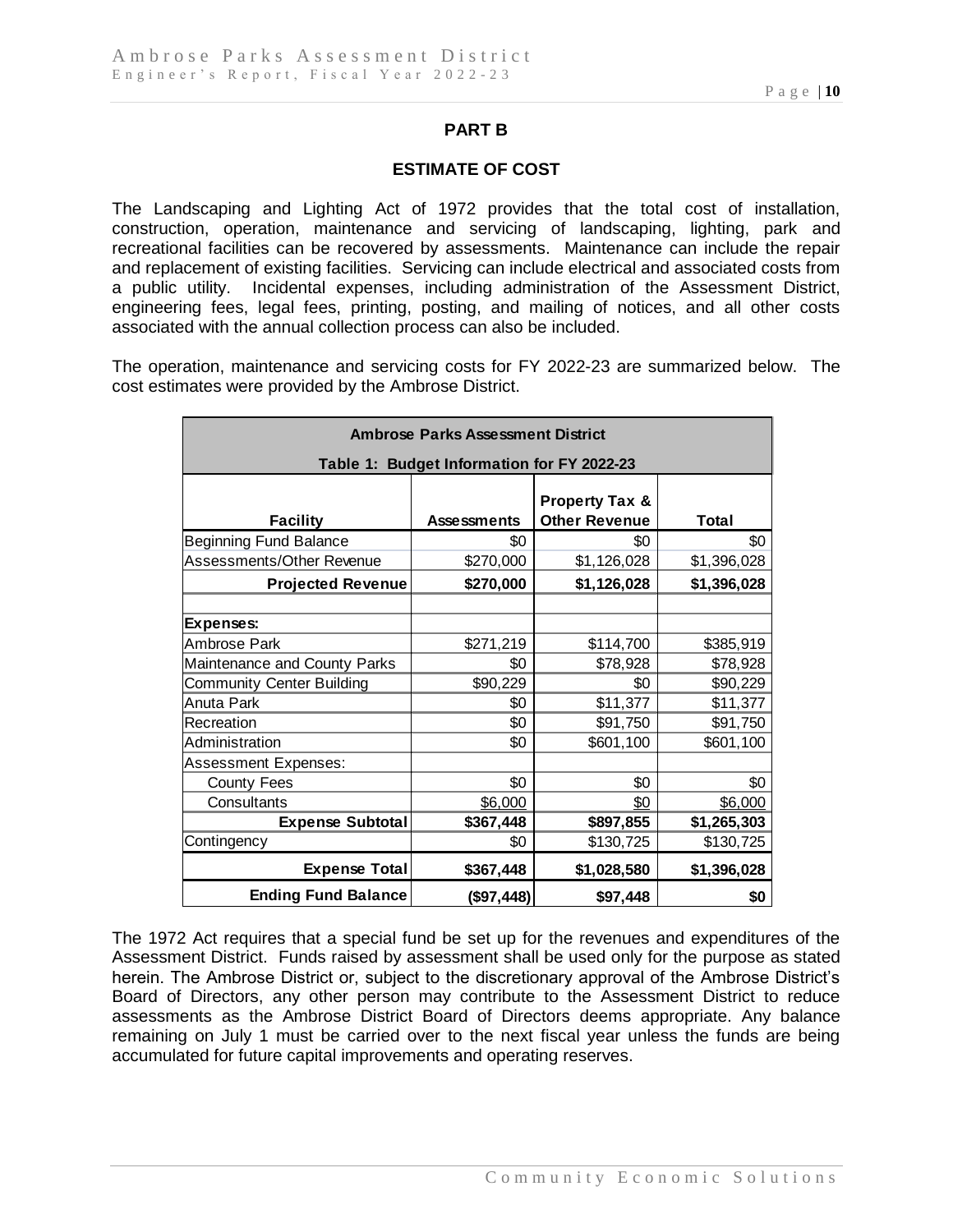# **PART C**

### **ASSESSMENT DIAGRAM**

The boundaries of the Ambrose Parks Assessment District are within the boundaries of Contra Costa County. A diagram (the "Assessment Diagram") of the Assessment District showing the exterior boundaries of the Assessment District has been prepared by the Assessment Engineer and is on file in the Office of the Clerk of the Ambrose District.

A detailed description of the lines and dimensions of each lot or parcel within the Assessment District are those lines and dimensions as shown on the maps of the Assessor of Contra Costa County, for FY 2022-23. The Assessor's maps for FY 2022-23 of the lots and parcels with the Assessment District are incorporated by reference herein and made part of this Report.

A reduced copy of the Assessment Diagram is attached on the following page.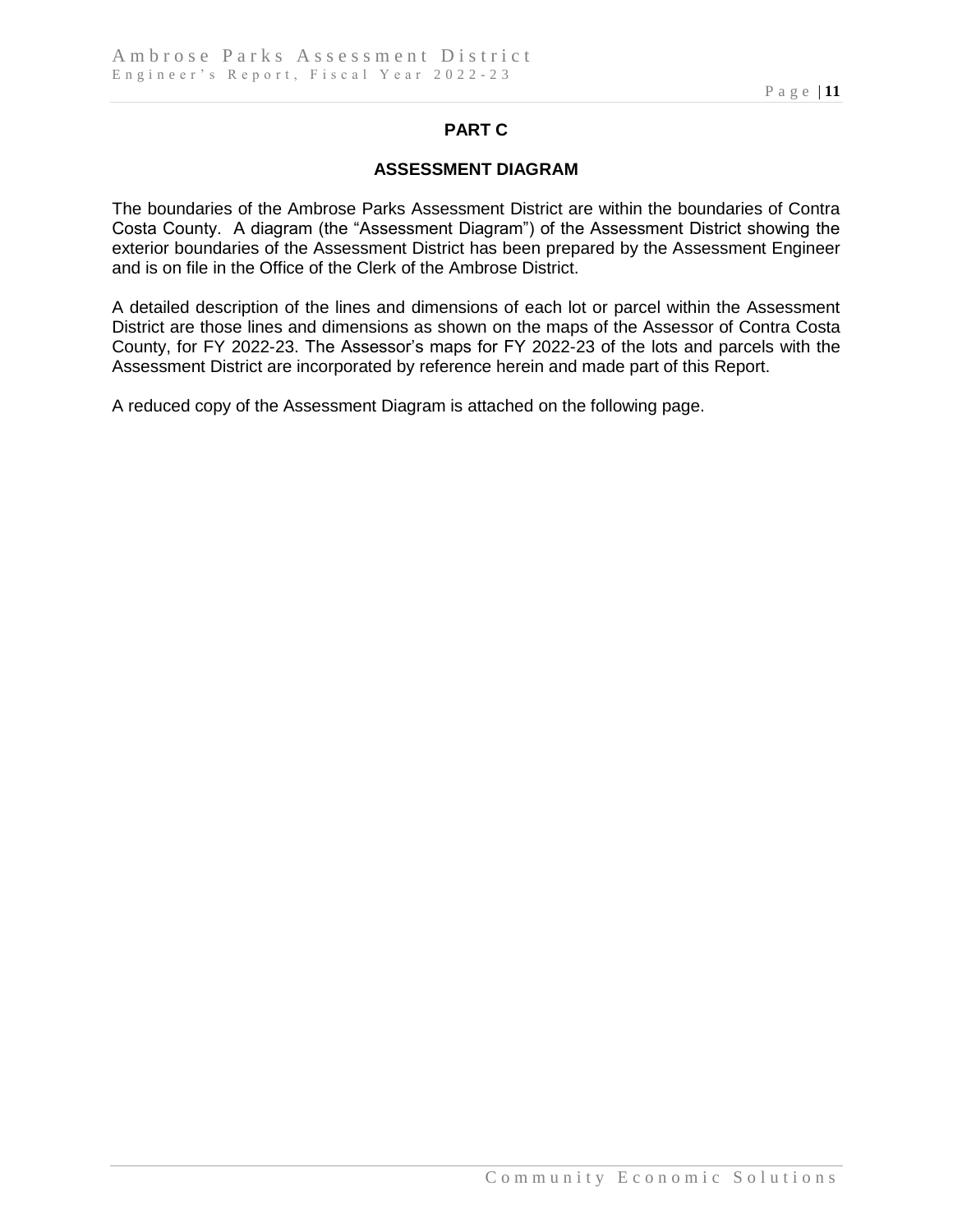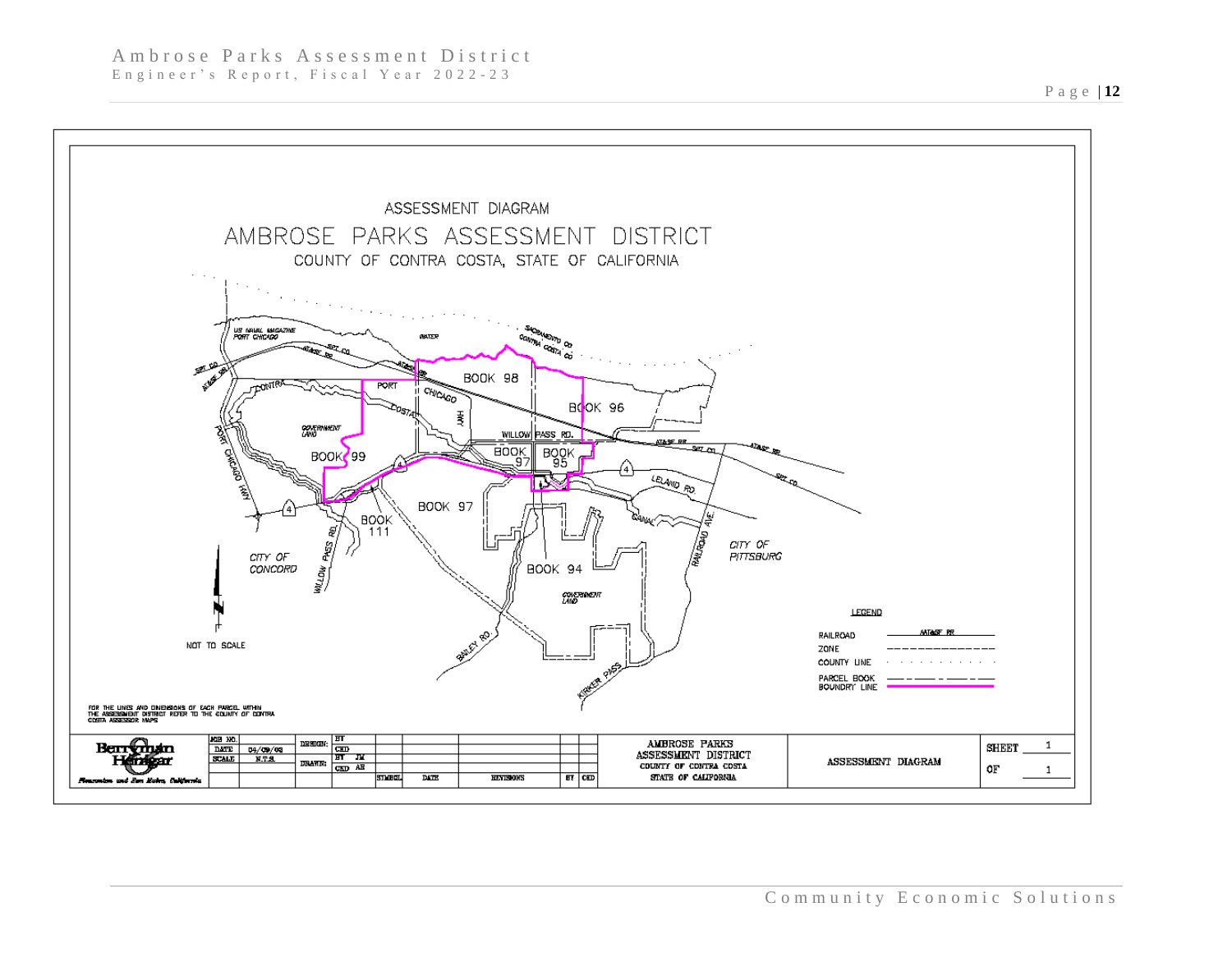## **PART D**

#### **METHOD OF APPORTIONMENT OF ASSESSMENT**

#### **GENERAL**

The 1972 Act permits the establishment of assessment districts by agencies for the purpose of providing certain public improvements, which include the operation, maintenance and servicing of landscaping, street lighting and park and recreational facilities.

Section 22573 of the 1972 Act requires that maintenance assessments must be levied according to benefit rather than according to assessed value. This Section states:

"The net amount to be assessed upon lands within an assessment district may be apportioned by any formula or method which fairly distributes the net amount among all assessable lots or parcels in proportion to the estimated benefit to be received by each such lot or parcel from the improvements."

"The determination of whether or not a lot or parcel will benefit from the improvements shall be made pursuant to the Improvement Act of 1911 (Division 7 (commencing with Section 5000)) [of the California Streets and Highways Code]."

In addition, Article XIIID, Section 4(a) of the California Constitution limits the amount of any assessment to the proportional special benefit conferred on the property.

Because assessments are levied on the basis of benefit, they are not considered to be a tax governed by Article XIIIA of the California Constitution.

The 1972 Act permits the designation of zones of benefit within any individual assessment district if "by reasons or variations in the nature, location, and extent of the improvements, the various areas will receive different degrees of benefit from the improvement" (Sec. 22547).

Thus, the 1972 Act requires the levy of a true "assessment" rather than a "special tax."

Article XIIID provides that publicly owned properties must be assessed unless there is clear and convincing evidence that those properties receive no special benefit from the assessment. Excepted from the assessment would be the areas of public streets, public avenues, public lanes, public roads, public drives, public courts, public alleys, public easements and rights-ofways, public greenbelts and public parkways, and that portion of public property that is not developed and used for business purposes similar to private commercial, industrial and institutional activities.

#### **PARKS BENEFIT ANALYSIS**

The overall quality of life and desirability of an area is enhanced when public park and recreational facilities are in place, improved, operable, safe, clean and maintained. Conversely, property desirability decreases when park and recreational facilities are unsafe or destroyed by the elements or vandalism. Property desirability in an area also increases when there is an increase in the number of parks, recreation centers and sports facilities.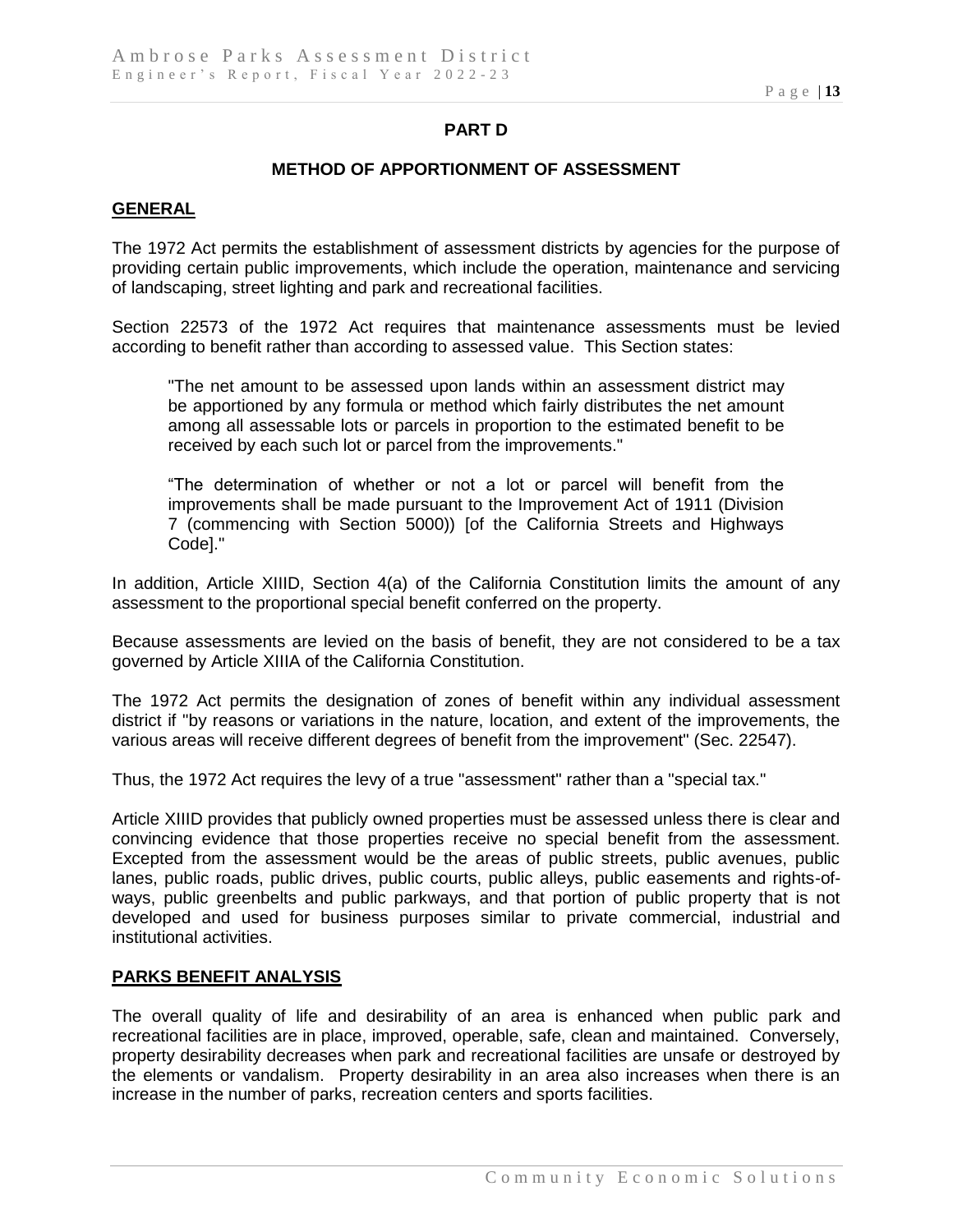Park and recreational facilities enable property owners to participate in sporting events, leisure activities, picnics, organized social events and other activities.

Studies in a number of communities, including counties and cities throughout the United States, have indicated that recreation areas and facilities, if well maintained and wisely administered, have caused a marked increase in the property values of parcels in the community. Consequently, such recreation and park facilities have proved to be an important factor in maintaining a sound economic condition and a high standard of livability in the community. These studies confirm the opinion long held by planning authorities as to the economic value of parks and recreational facilities in a community.

"The recreation value is realized as a rise in the value of land and other property in or near the recreation area, and is of both private interest to the landowner and others, holding an economic stake in the area, and of public interest to the taxpayers, who have a stake." (National Recreation and Park Association, June 1985)

"Recreation and park amenities are central components in establishing the quality of life in a community ... [businesses'] main resource is their employees for whom quality of life is an important issue. The availability and attractiveness of local parks and programs influences some companies' relocation decisions. ... the presence of a park encourages real estate development around it...." (California Parks & Recreation, Winter 1997)

The benefit of parks and other recreational facilities to residential and commercial/industrial properties has been summarized by a number of studies. The United States Department of the Interior, National Park Service, in a publication of June 1984, concluded that:

- "Parks and recreation stimulate business and generate tax revenues."
- "Parks and recreation help conserve land, energy, and resources."
- "An investment in parks and recreation helps reduce pollution and noise, makes communities more livable, and increases property values."
- "Public recreation benefits all employers by providing continuing opportunities to maintain a level of fitness throughout one's working life, and through helping individuals cope with the stress of a fast-paced and demanding life."

Proper maintenance and operation of the parks within the District benefits those properties within the service areas of the parks by providing environmental quality and recreational enhancement. The amount of benefit received will vary with the different land use on the property. There are two categories from which the total benefit of a parcel is derived:

- **1. Environmental Quality Benefit.** The improvement of the quality of air, visual aesthetics and attractiveness of the community as a place to live and work and do business.
- **2. Recreation Enhancement Benefit.** The availability of usable and safe, park and recreational facilities.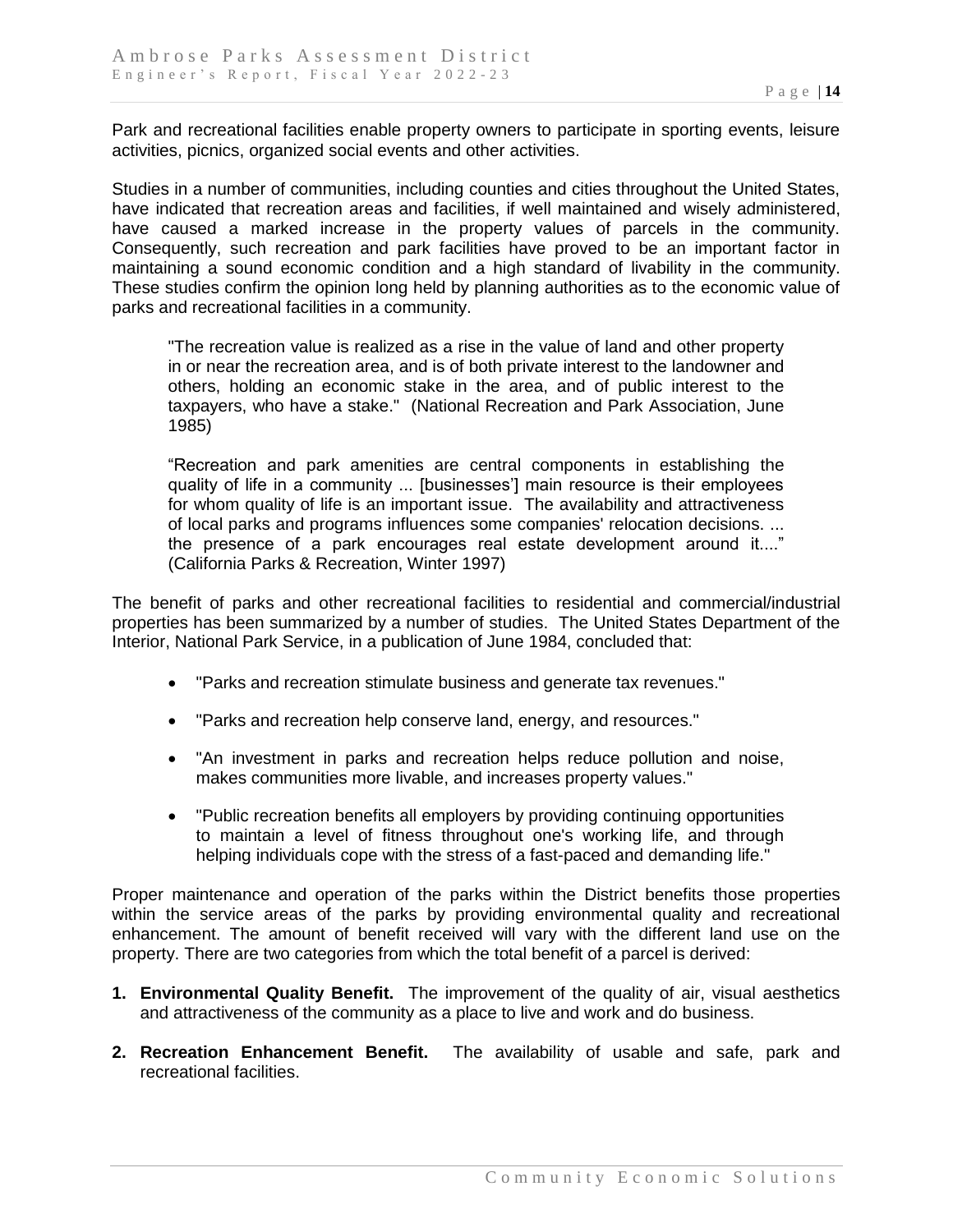Recent studies have shown that adequate park and recreational facilities and recreational programs help to reduce crime and vandalism. This results in savings to property owners and improved property values and promotes the well being of the community.

#### **DISTRICT-WIDE BENEFITS**

Improvements that provide a special benefit to all developed parcels of land located within the boundaries of the Assessment District are considered to be district-wide benefits, and the costs associated with these improvements are assessed to all assessable developed parcels located within the boundaries of the Assessment District.

#### **ASSESSMENT METHODOLOGY**

The total maintenance and servicing cost for the landscaping, and public park facilities are apportioned in accordance with the methodology that is consistent with standard assessment engineering practices. The method for spreading the costs to each parcel is based on the Equivalent Dwelling Unit (EDU) factor.

Since the assessment is levied on the owners of properties as shown on the tax rolls, Assessor's Parcel Number must assign the final charges. If assessments were to be spread by parcel, not considering land use, this would not be equitable, because a single-family parcel would be paying the same as a 50-unit apartment parcel or a large commercial establishment. Therefore, as previously stated, the total assessment costs are spread to each parcel of land based on the number of EDUs associated with each particular parcel.

The single family residential parcel has been selected as the basic unit for the calculation of assessments and is defined as one (1) Equivalent Dwelling Unit (EDU). Commercial and industrial parcels also receive special benefit because of increased property values and the ability to have their workers and patrons use the park and recreational facilities. Commercial and industrial parcels are assessed based on their respective parcel acreage because larger parcels have the ability to generate larger pedestrian flows. The methodology used to assign EDUs to other land uses is in proportion to the benefit they receive relative to the single family residential parcel.

The total operating budget for the Ambrose Recreation and Park District is approximately \$1,396,000. Of this amount, approximately \$465,300 benefits some parcels located within the City of Pittsburg (approximately 2,760 parcels) and \$930,700 benefits parcels within the County (approximately 5,850 parcels). The Ambrose Recreation and Park District has allocated funds from other revenue sources to subsidize the special benefit to City and County assessed parcels. Therefore, only approximately \$270,000 is being assessed to the parcels located in the Ambrose Recreation & Park District Area Zone.

#### *Developed Property*

**Developed Single Family Residential.** The developed single-family parcel has been selected as the basic unit for calculation of the benefit assessments. This basic unit shall be called an Equivalent Dwelling Unit (EDU). Parcels designated as developed single family residential uses per the Contra Costa County land use code are assessed one (1.00) EDU per residential unit. Condominiums and rural residential are included in this category.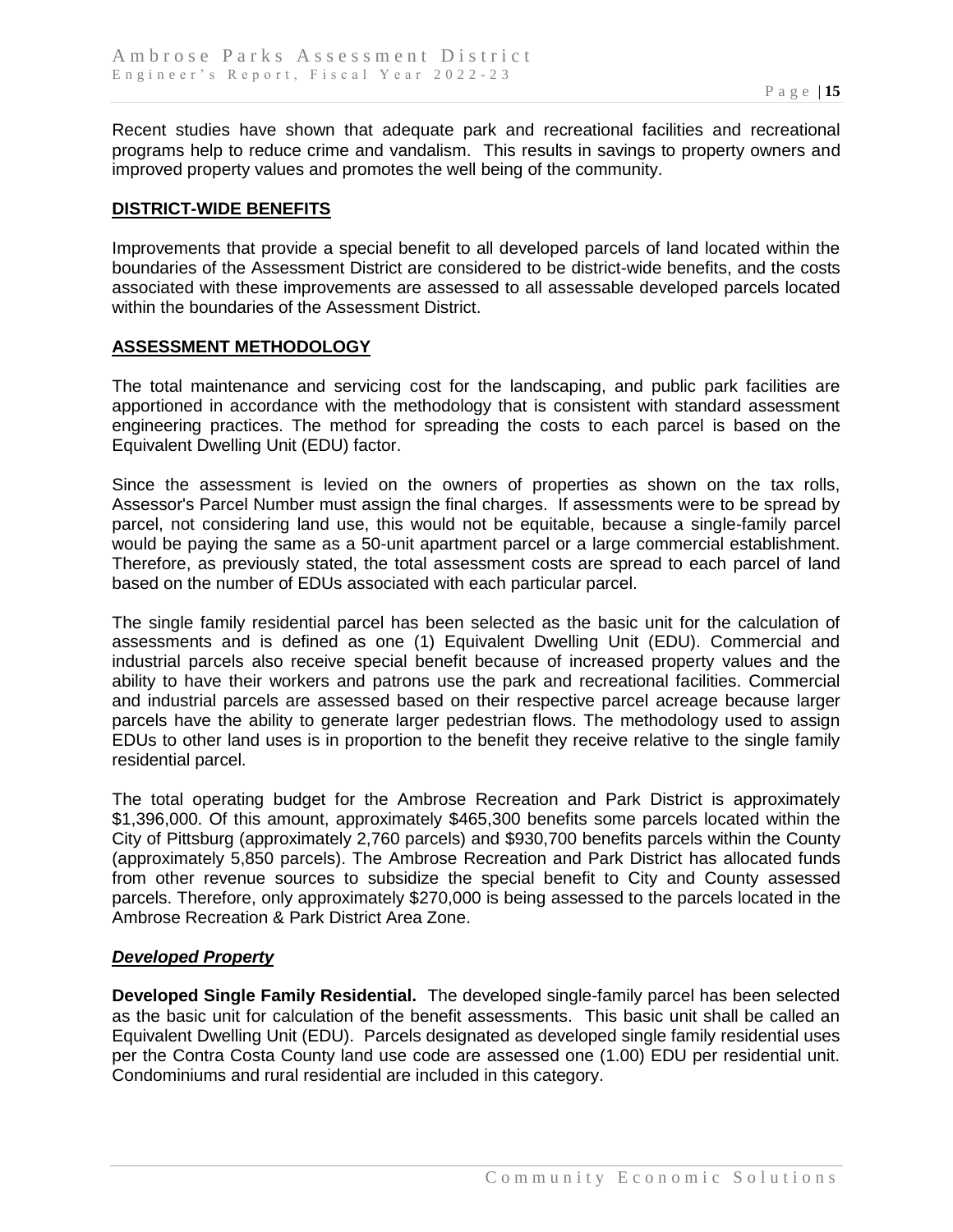**Developed Multiple Residential.** The EDUs for land designated as developed multi-family uses which includes mobile homes, hotels, motels, and apartments are assessed a factor of one-half (0.50) EDU per dwelling unit, e.g., a parcel with a 100-unit apartment would be assessed 50 EDUs. Based on data from representative cities in Northern California, the multiple family residential factor of 50% is determined by the reduction in population and activity associated with these types of residential uses.

**Developed Commercial/Industrial, Recreational, Institutional and Other Miscellaneous Uses.** Developed commercial and industrial properties include commercial, industrial, recreational, institutional and other miscellaneous uses per the Contra Costa County land use codes. The parcels are assessed based upon the acreage of the parcel. In converting developed commercial/industrial properties to EDUs, one (1.00) EDU is assessed for the first acre or any portion thereof, one (1.00) EDU/acre for each additional acre up to a maximum of three (3.00) EDUs (3.00 acres). The minimum number of EDUs per parcel will be one (1.00) EDU.

All public property used for business purposes similar to private commercial, industrial and institutional activities shall be included in this category.

#### *Undeveloped Property*

Undeveloped property is described as parcels with no improved structures. Property values increase for undeveloped parcels when public infrastructure improvements are installed and well maintained.

**Undeveloped Single Family Residential.** Parcels defined as undeveloped single family residential parcels will be assessed at 50% of the developed single family rate. If the County Assessor declares a parcel unbuildable, then it will not be assessed.

**Undeveloped Non-Single Family Residential**. Parcels defined as undeveloped non-single family residential will be assessed at a 50% of the developed commercial/industrial rate. These parcels include undeveloped multi-family residential, commercial, industrial, recreational, institutional and other miscellaneous parcels. These parcels will be assessed at 0.50 EDUs per acre or any portion thereof, with a minimum of 0.50 EDUs per parcel and a maximum of 1.50 EDUs per parcel (3.00 acres). Incremental acreage greater than 3.00 acres is considered to be open space area and therefore receives no further assessment. If a parcel is declared unbuildable by the County Assessor, then it will not be assessed.

**Exempt.** The areas of public streets, avenues, lanes, roads, drives, courts, alleys, easements and rights-of-ways, public greenbelts and parkways, common areas, and that portion of public property that is not developed and used for business purposes similar to private commercial, industrial and institutional activities are exempted from the assessment. A variance may be granted by the District for any parcel determined not benefited by the assessment.

The land use classifications used for each parcel are based on the Contra Costa County Assessor's Roll. A summary of the parcel information and EDUs is shown below.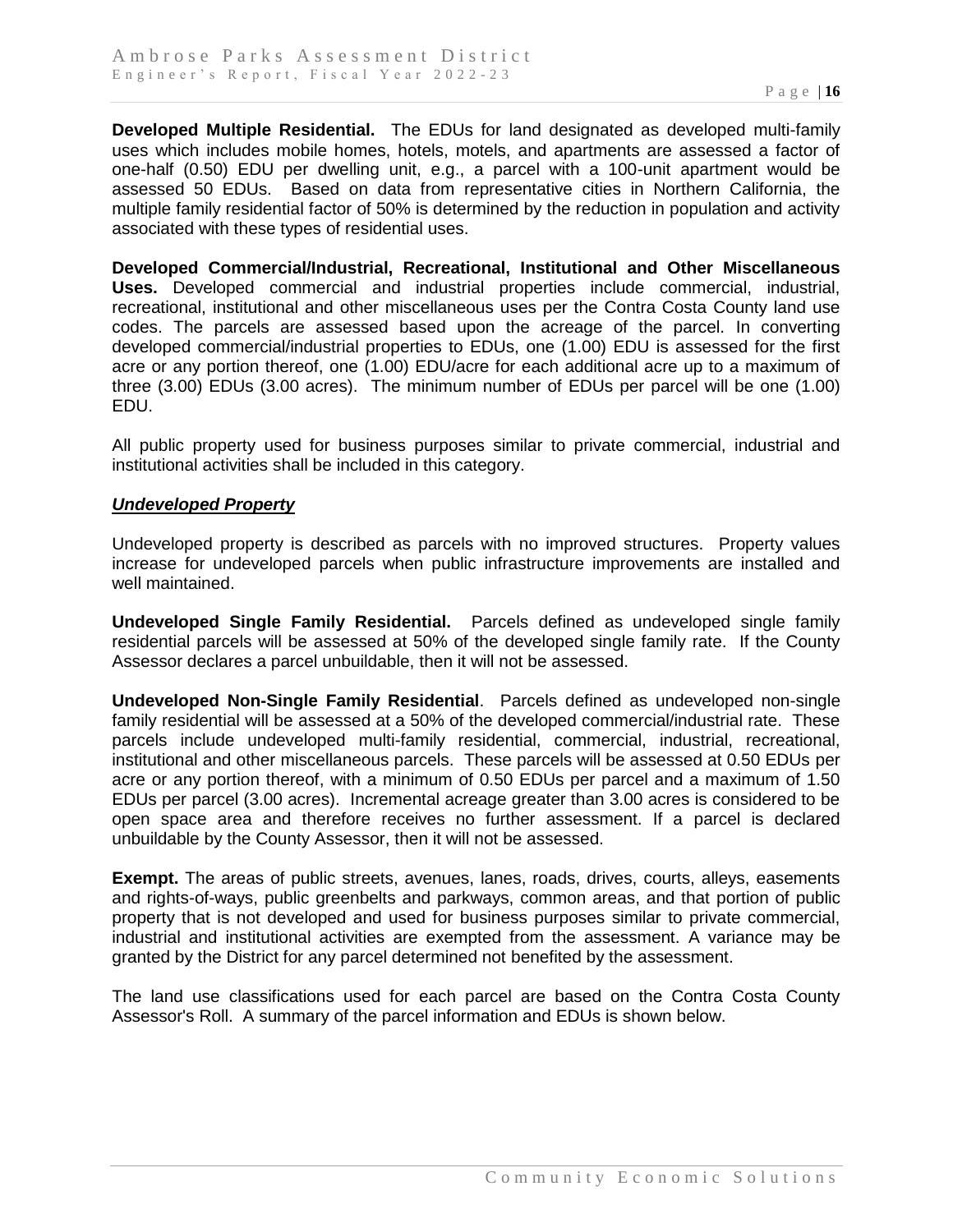| Table 2: Assessable Parcel Summary                  |                |             |  |  |  |  |  |
|-----------------------------------------------------|----------------|-------------|--|--|--|--|--|
| <b>Ambrose Parks Assessment District FY 2022-23</b> |                |             |  |  |  |  |  |
| <b>LAND USE</b>                                     | <b>PARCELS</b> | <b>EDUs</b> |  |  |  |  |  |
| Single Family Home                                  | 5,515          | 5515.00     |  |  |  |  |  |
| Undeveloped S/F                                     | 315            | 157.50      |  |  |  |  |  |
| Condos                                              | 432            | 432.00      |  |  |  |  |  |
| <b>Multiple Family Dwellings</b>                    | 129            | 1278.50     |  |  |  |  |  |
| Undeveloped Multiple Family                         | 30             | 15.92       |  |  |  |  |  |
| Commercial                                          | 68             | 79.14       |  |  |  |  |  |
| <b>Undeveloped Commercial</b>                       | 19             | 9.90        |  |  |  |  |  |
| Industrial                                          | 16             | 35.72       |  |  |  |  |  |
| Undeveloped Industrial                              | 7              | 8.83        |  |  |  |  |  |
| Churches                                            | 20             | 28.99       |  |  |  |  |  |
| Schools                                             | 5              | 13.00       |  |  |  |  |  |
| <b>Public Properties</b>                            | 60             | 123.00      |  |  |  |  |  |
| Rural Misc. Property                                | $\overline{2}$ | 2.00        |  |  |  |  |  |
| Total                                               | 6,618          | 7,699.50    |  |  |  |  |  |

The Assessment District was formed to provide a funding source for the maintenance and servicing of landscaping, and public park and recreational areas within the boundaries of the Assessment District. Typical annual rates are shown in the following table:

| Table 3: Typical Assessments FY 2022-23<br><b>Ambrose District</b><br><b>Landscaping Improvements</b> |                        |                        |                                  |                                            |                                 |  |  |  |
|-------------------------------------------------------------------------------------------------------|------------------------|------------------------|----------------------------------|--------------------------------------------|---------------------------------|--|--|--|
| <b>LAND USE</b>                                                                                       | No. of<br><b>Units</b> | No. of<br><b>Acres</b> | No. of<br><b>EDU<sub>s</sub></b> | FY 2022-23<br><b>Assessment</b><br>per EDU | FY 2022-23<br><b>Assessment</b> |  |  |  |
| Residential/Single Family                                                                             | 1.0                    | N/A                    | 1.00                             | \$36.72                                    | \$36.72                         |  |  |  |
| Condominiums                                                                                          | 1.0                    | N/A                    | 1.00                             | \$36.72                                    | \$36.72                         |  |  |  |
| Apartments                                                                                            | 4.0                    | N/A                    | 2.00                             | \$36.72                                    | \$73.44                         |  |  |  |
| Undeveloped S/F<br>Residential                                                                        | N/A                    | N/A                    | 0.50                             | \$36.72                                    | \$18.36                         |  |  |  |
| Commercial/Industrial<br>1.00 EDU Minimum/ac &<br>3.00 EDUs Maximum/ac                                | N/A                    | 4.00                   | 3.00                             | \$36.72                                    | \$110.16                        |  |  |  |
| Undeveloped Comm./<br>Industrial 0.50<br>lMinimum/ac & 1.50 EDUs<br>lMaximum/ac                       | N/A                    | 3.00                   | 1.50                             | \$36.72                                    | \$55.08                         |  |  |  |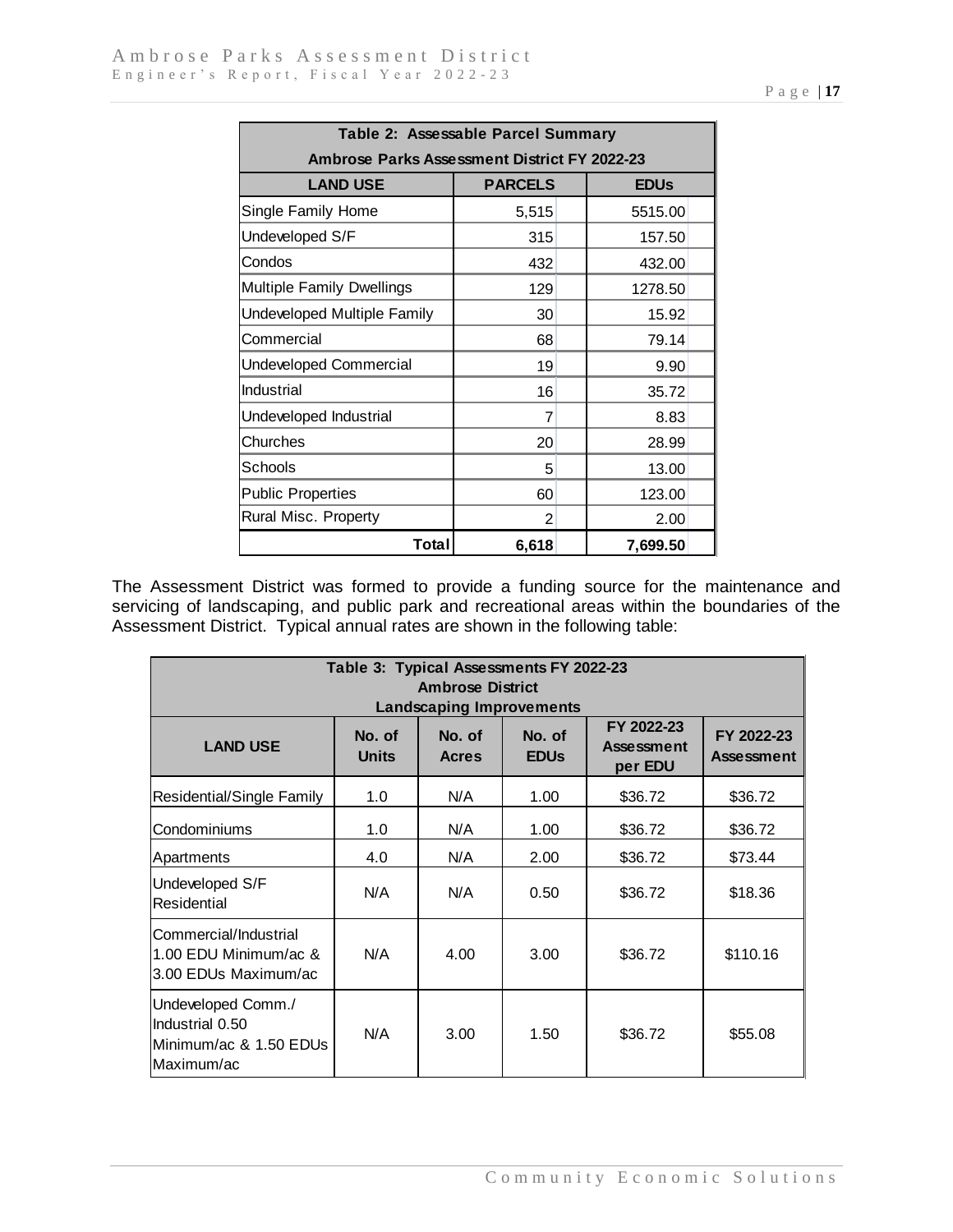## **PART E**

#### **PROPERTY OWNER LIST & ASSESSMENT ROLL**

A list of names and addresses of the owners of all lots and parcels of land within the Assessment District was compiled from the latest equalized secured property tax assessment roll of the Assessor of Contra Costa County. Such list was further defined by excluding from it all those who are not being assessed by the Assessment District, and as so defined, is a part of the Assessment Roll.

The proposed assessments and the amount of assessments for FY 2022-23 apportioned to each lot or parcel (as such lots or parcels are shown on the records of the Assessor for Contra Costa County) are included in the Assessment Roll. The description of each lot or parcel is a part of the records of the Assessor of Contra Costa County, and such Assessor's records with respect to the lots and parcels being assessed by the Assessment District are by this reference made part of this Report. The Assessment Roll for FY 2022-23 is included on the following pages of this report and is on file in the Office of the Clerk of the Ambrose District.